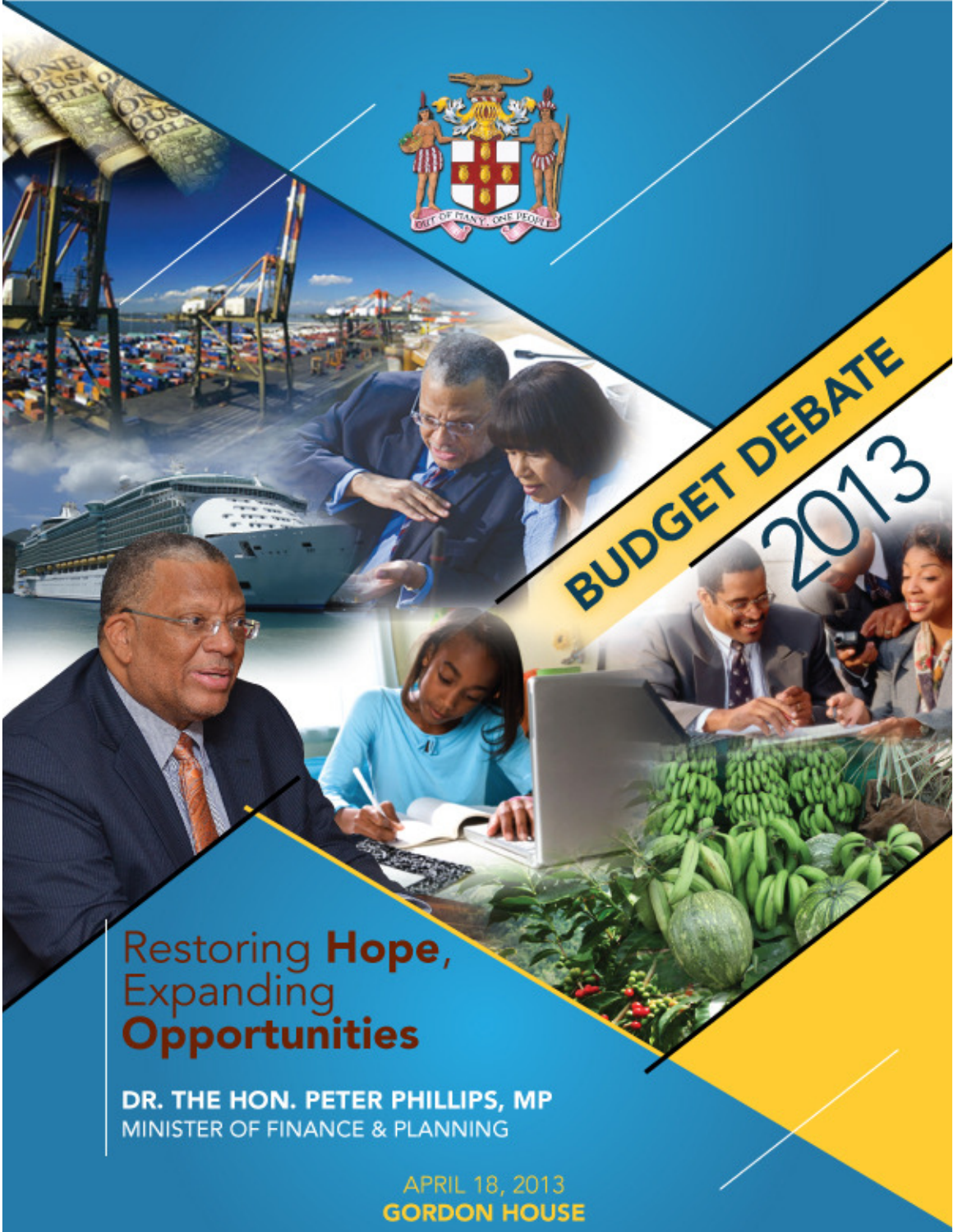#### INTRODUCTION

- Mr. Speaker, I believe that my presence in this Honourable House is an expression of the confidence of my constituents in East Central St Andrew to represent their best interest. For five successive elections they have returned me as their Member of Parliament. In the lonely moments that come with this job, they have always been there for me and have never failed to give unreservedly of their love and support. I thank them wholeheartedly for this support.
- As a member of the team, led by the Most Honourable Portia Simpson Miller, let me pay a well-deserved tribute for her leadership. I further want to thank her for her continued confidence in my ability to lead the Ministry of Finance and Planning at this critical time.
- I must also place on record my appreciation for the support of my team in the ministry my colleague, Minister Horace Dalley, who shares with me the responsibilities of an extremely demanding Ministry. He is to be commended for the leadership he brought to securing the agreement with the public sector unions in support of the economic programme. This agreement with the public sector unions was critical in meeting one of the prior action requirements towards securing an IMF agreement. "Nuff Respect is due to him".
- During the year under review, Dr. Wesley Hughes demitted office as Financial Secretary and moved on to take up responsibility as head of the PetroCaribe Fund. In thanking him for his service as Financial Secretary, we are confident that he will carry to his new post the capacity and integrity that has characterised his years of public service. He has been succeeded as Financial Secretary by Mr. Devon Rowe who brings to the position years of experience at the highest levels of the Public Sector. Already he has demonstrated his ability to make a positive impact as the administrative head of the Ministry of Finance and Planning.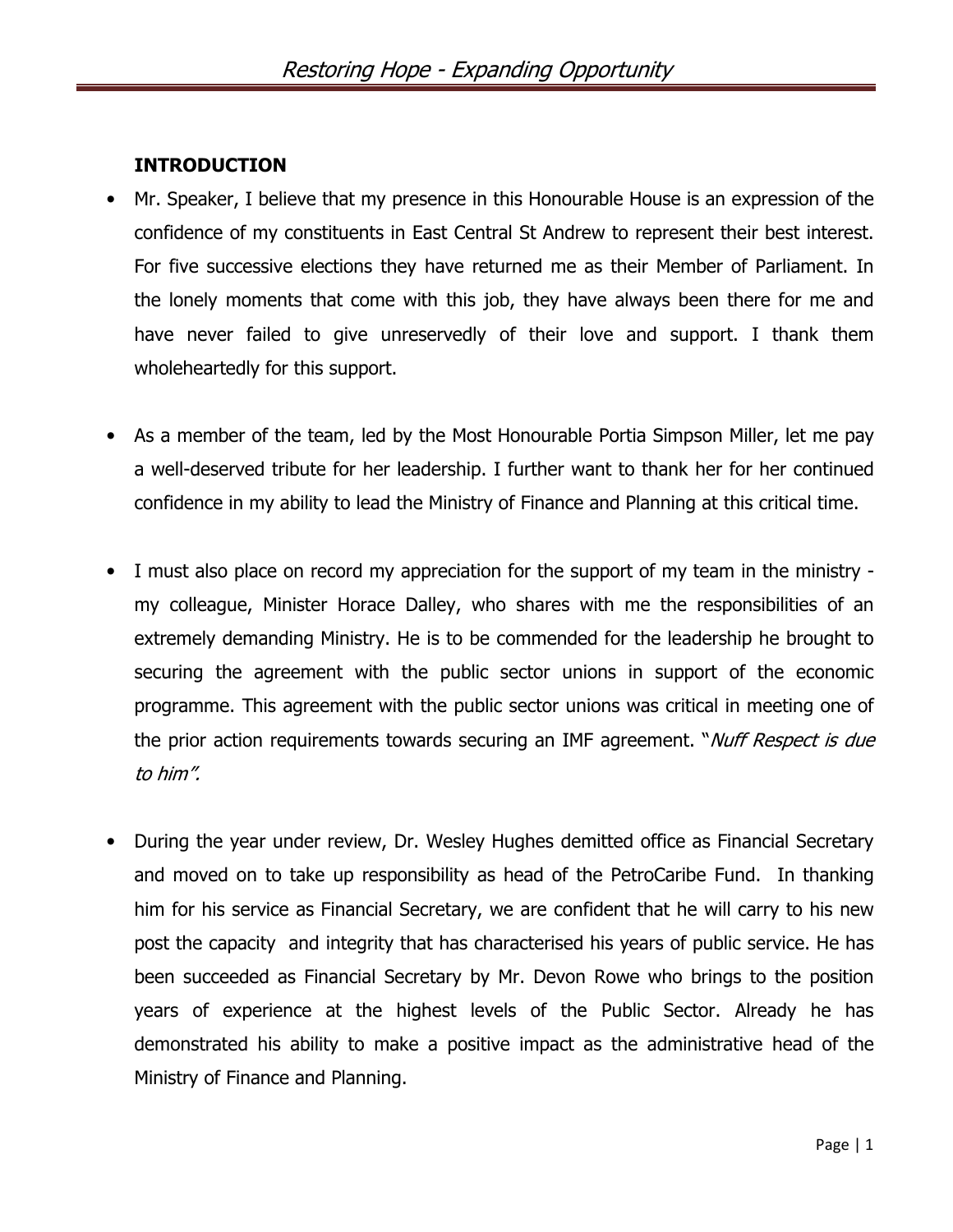- I must again place on record my appreciation to the staff of the Ministry of Finance and Planning for their unwavering and professional support; and to my personal staff for their patience and commitment, particularly in those difficult moments which come with the territory.
- I would also like to recognize the contribution of the staff in the departments and agencies which underpin the work of the Ministry. In particular, I would also like to recognize the contribution of the Governor of the Bank of Jamaica, the Financial Secretary and the Director General of the Planning Institute of Jamaica (PIOJ) along with the members of my advisory group, the Hon. Shirley Tyndall, Mr. Dennis Morrison and Mr. Colin Bullock for their role in bringing the IMF negotiations to successful conclusion.
- During the year, Dr. Gladstone Hutchinson who was on secondment from Lafayette College in Pennsylvania completed his three year assignment as Director General of the PIOJ. I would like to place on record our appreciation for his outstanding service. He has been replaced by Mr. Colin Bullock, a distinguished former Deputy Governor of the Central Bank and a former Financial Secretary who we are confident will give the leadership and direction required to enhance the planning capacity of the institution.
- Mr. Speaker, I want to say just how much I appreciate the notes, telephone calls, letters, text messages and especially the prayers and expressions of goodwill from thousands of Jamaicans from all walks of life who have sought to reach out to me. They help to "restore my soul".
- Finally, let me use this opportunity to thank my wife whose caring, advice, and love has enabled me to survive the daily rigors of public life, and my children for their unconditional support, always.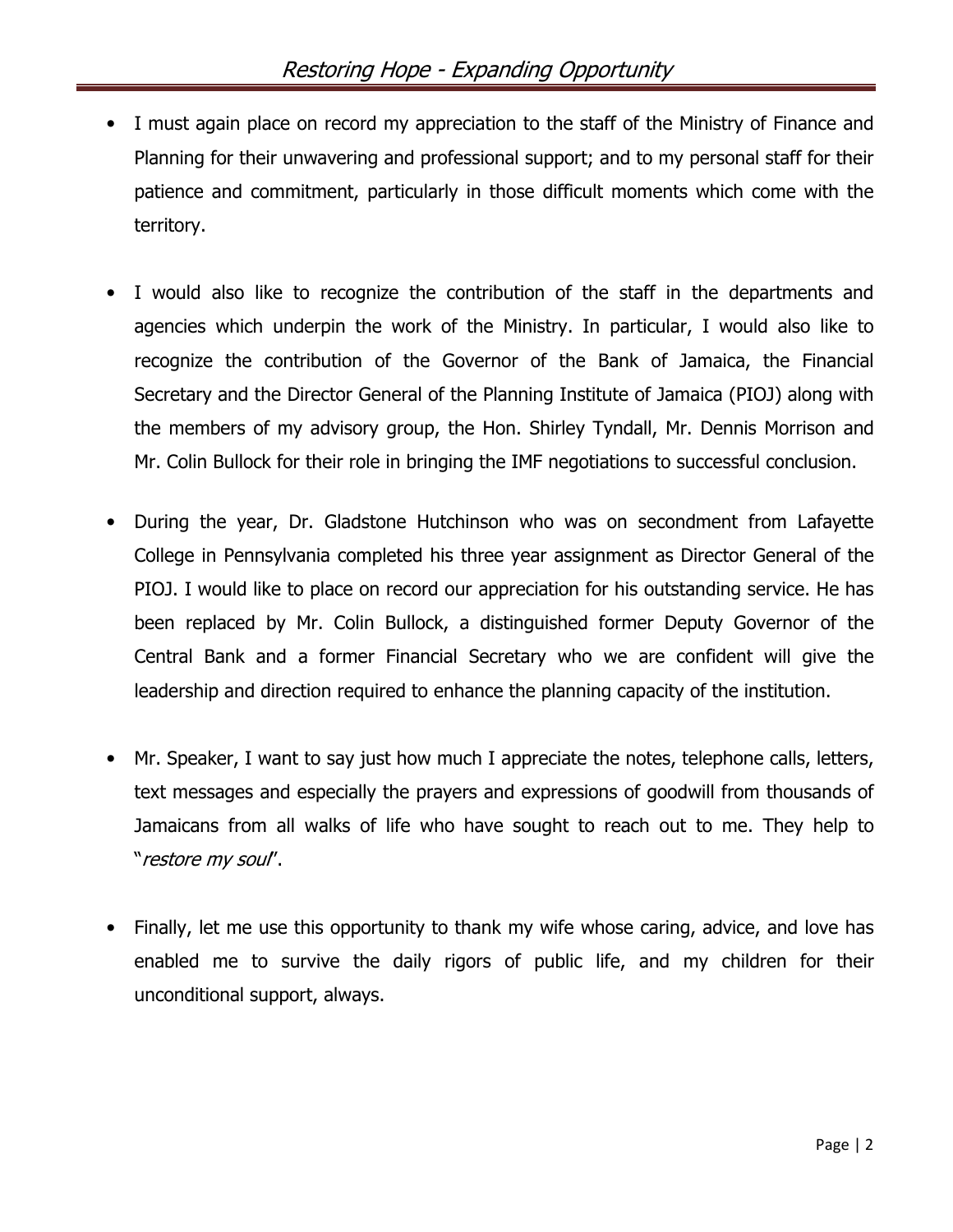#### YEAR OF DECISION

- Mr. Speaker, the last fiscal year, 2012/13 will be remembered as Jamaica's year of decision, when as Jamaicans we collectively decided that we were going to fundamentally change the economic direction of our country and definitively chart a course to reduce the burden of the public debt which had become the single greatest barrier to the nation's progress.
- We should never forget the state of affairs that made this decision one on which our very survival as a country rested. In January 2012 when this administration came to office:
	- The debt which had been on a downward trajectory in 2007 and was at 107 per cent of the GDP, had climbed to 130% by the end of 2011;
	- We had experienced three successive years of negative growth, in 2008 it was -0.8%, in 2009 it was -3.5% and in 2010 it was -1.5%; and,
	- Poverty levels had doubled from 9.9% in 2007 to over 18% in 2011.
- But to cap it all, the 27-month Standby Agreement which had been signed in 2010 with the International Monetary Fund (IMF) was effectively abandoned after just one year and with the majority of the deadlines and the structural benchmarks being breached. The debt reduction pathway that had been identified in the IMF Programme was moving in the opposite direction. The primary surplus, when we entered office was 3.1 per cent against the adjusted IMF programme target of 5.2 percent.
- Jamaica was denied access to inflows of resources from international and multilateral financial institutions as a consequence of the collapse of the IMF Programme.
- Let me remind the House that against this background, we took the decision to begin negotiations with the Fund and to raise the primary surplus thus returning the country to an effective path of debt reduction.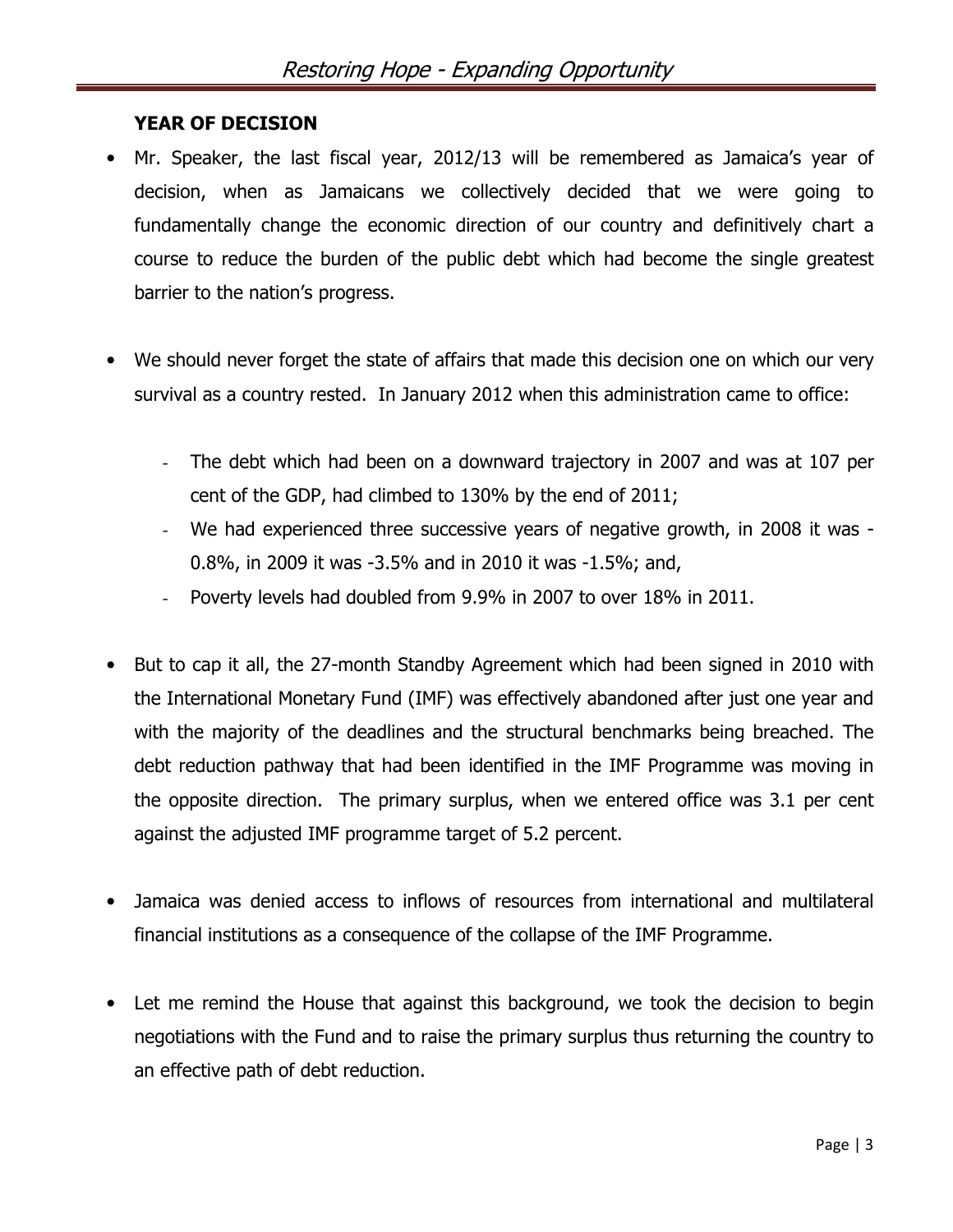- The year of decision, Mr. Speaker, was one in which the government and the people of Jamaica united around a common cause that restored hope to a society that was drifting into a sea of hopelessness and despair. This Administration, this country and this Parliament will forever be indebted to the tens of thousands of public sector workers who willingly and without duress signed-on to the programme of wage restraint in order to facilitate the economic rebalancing of the country and in order to service the debt. Mr. Speaker, I do not think it is appreciated or widely known that all of us as members of this Honourable House and as members of the Government will be bound by the same provisions as the rest of the Public Sector. We are subject to the same restraints.
- Finally, Mr. Speaker, I want to pay tribute to the Bondholders, including most significantly, the pensioners who participated in the national debt exchange programme.
- These have been difficult decisions. Raising the primary surplus from 3.1 per cent as it was in 2012 to 7.5 per cent as it is in the present Budget, has involved great effort on the part of all of us. It has required two significant tax packages. But Mr. Speaker, to their eternal credit the Jamaican people stepped up to these challenges.

#### WHY IS DEBT REDUCTION SO IMPORTANT?

- Mr. Speaker, I have said that the most important challenge that faces us now as a country is to reduce the debt as a share of the GDP. Why is this so? First of all it is because the need to repay the debt diverts money away from the necessary investments in development.
- Last fiscal year, debt servicing amounted to J\$325.9B or 54% of the budget. This was by far the largest allocation in the budget and it diverted resources from critical sectors such as health, education, road infrastructure, etc. This year, the results of our efforts on debt reduction are evident in the reduction of our debt servicing costs by 30.9% from J\$325.9B to \$225.2B and as a percentage of the budget from 54% to 43%. It is this reduction in the debt servicing costs that has enabled us, even in this difficult year, to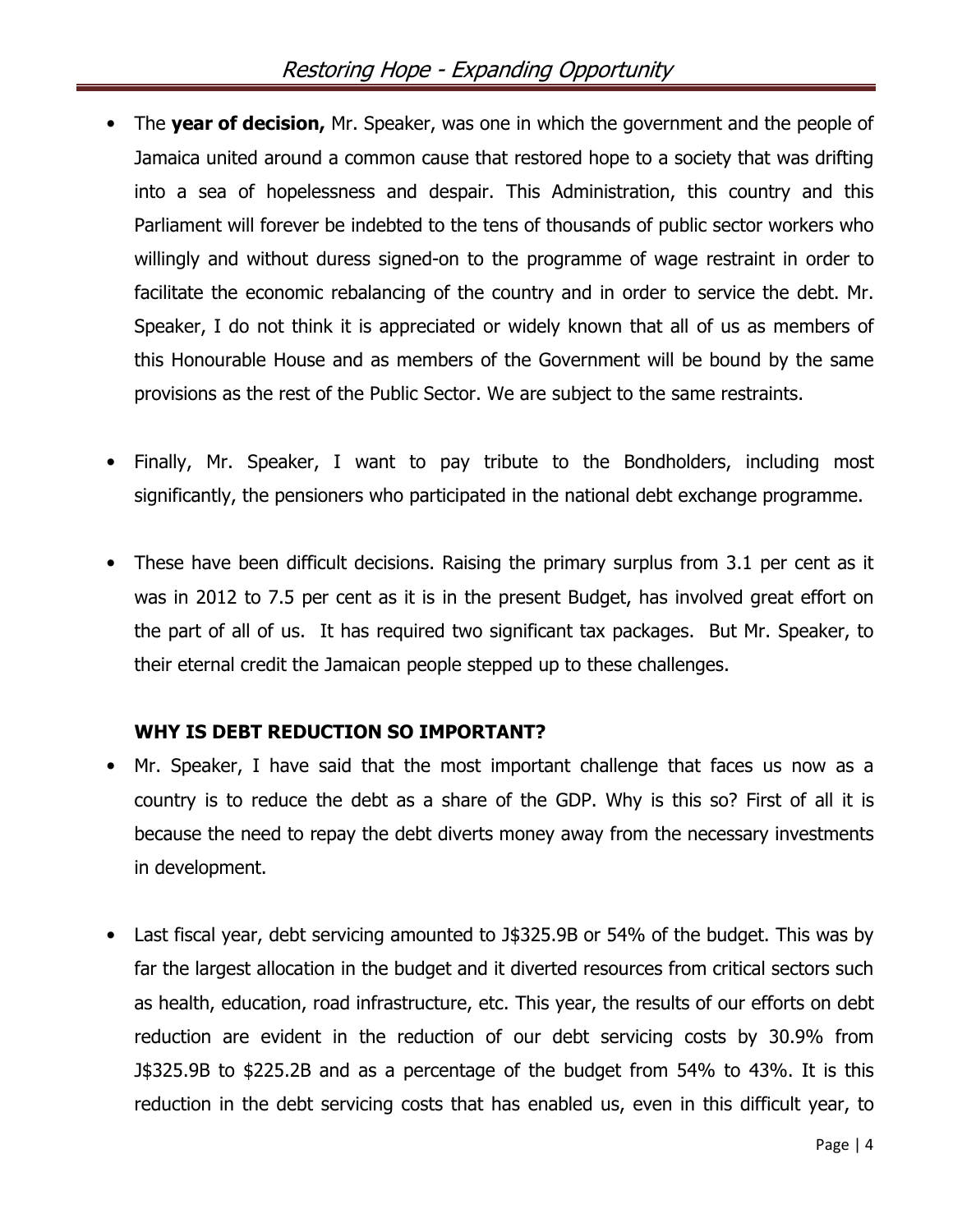allocate badly needed financial resources to social services and for the protection of the poor and most vulnerable in our society.

- Mr. Speaker, another consequence of the debt burden is that when, as is our case, it reaches exorbitant levels a country is increasingly denied access to international capital markets at reasonable rates. In today's world in the same way that a banker only lends to those assessed with having the ability to repay; similarly a country which seems unlikely to be able to repay will not get access to loans. So let me remind this House that highly indebted countries are not only denied access to international capital markets, but to local capital markets as well, unless they are willing to pay exorbitant rates of interest.
- I said last year and I will repeat, if we are going to enable future generations to realise their dreams and aspirations and to fulfil the vision of the founding fathers and mothers, we have a responsibility to reduce the burden of the public debt. Unless we do this we will have forfeited the dreams of past and future generations.

#### IMF PROGRAMME – ECONOMIC REFORM

- The Budget which we are debating today has been cast in the context of an agreed four Year Extended Fund Facility with the IMF. It is well known that following the staff level agreement arrived at in February; there was a delay in going to the Executive Board because of the request from the Fund to have discussions with some of the multilateral institutions, especially the Inter-American Development Bank (IDB) and the World Bank.
- While there can be no doubt that the delay certainly had a negative impact on confidence in Jamaica, the end result was nevertheless that additional resources will be provided by the Fund, the IDB and the World Bank. The IMF increased its commitment from 175% of quota to 225% of quota or approximately US\$958M, an increase of US\$200M. Simultaneously, the IDB and the World Bank have confirmed a minimum commitment of slightly more than US\$1B.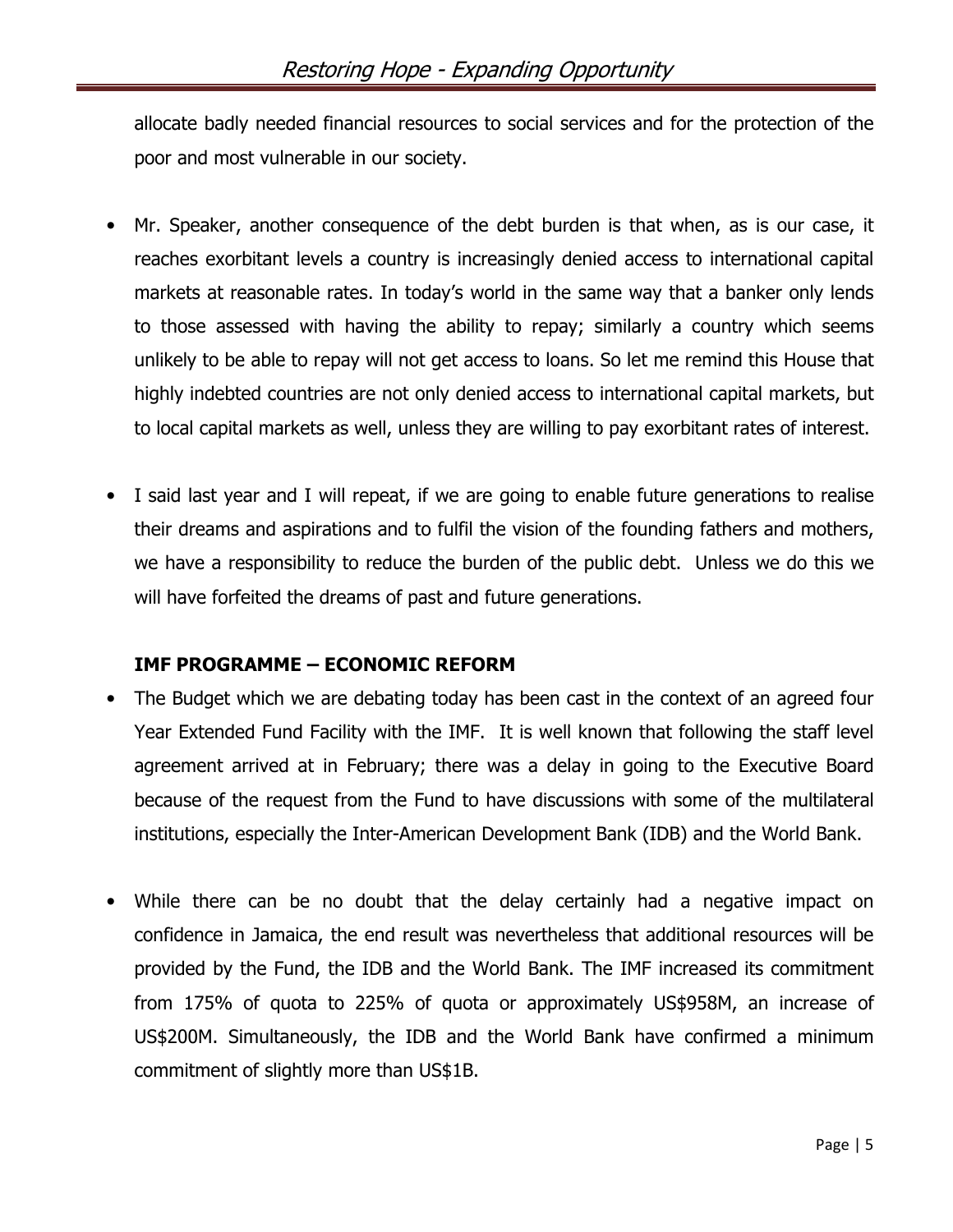- I have stated before that the economic reform programme, of which the Extended Fund Facility, forms a part is not the Fund's programme. It is Jamaica's programme which we need to embark on in order to correct the imbalances which have been a feature of our economic environment for a number of years.
- It may be that, left to ourselves, there are areas of the Fund programme that we would have cast differently, but we had no such options. In our circumstances, we acted in a manner that left no doubt about our resolve to:
	- reduce the debt;
	- reduce the debt to GDP ratio; and,
	- secure the conditions most conducive to economic growth and job creation.
- The fact of the matter is that without the IMF seal of approval we would not regain access to either multilateral financing or financing at favourable terms from the private financial markets. I want to also assure this Honourable House that it is the best agreement we could get on behalf of the Jamaican people. Ironically, even though we were negotiating for the best programme possible, there were voices here in Jamaica which were saying "sign at any cost"; WE DISAGREED WITH THEM THEN, AND WE DISAGREE WITH THEM NOW.
- To those who have argued against the austerity in the programme and who suggest that we should be expanding expenditure, let me say that this is an exercise in futility. How would we finance this deficit expenditure? The fact of the matter is, we can borrow only to the extent that there are people who will lend us money – both domestic and foreign creditors presently deem our debt level to be too high.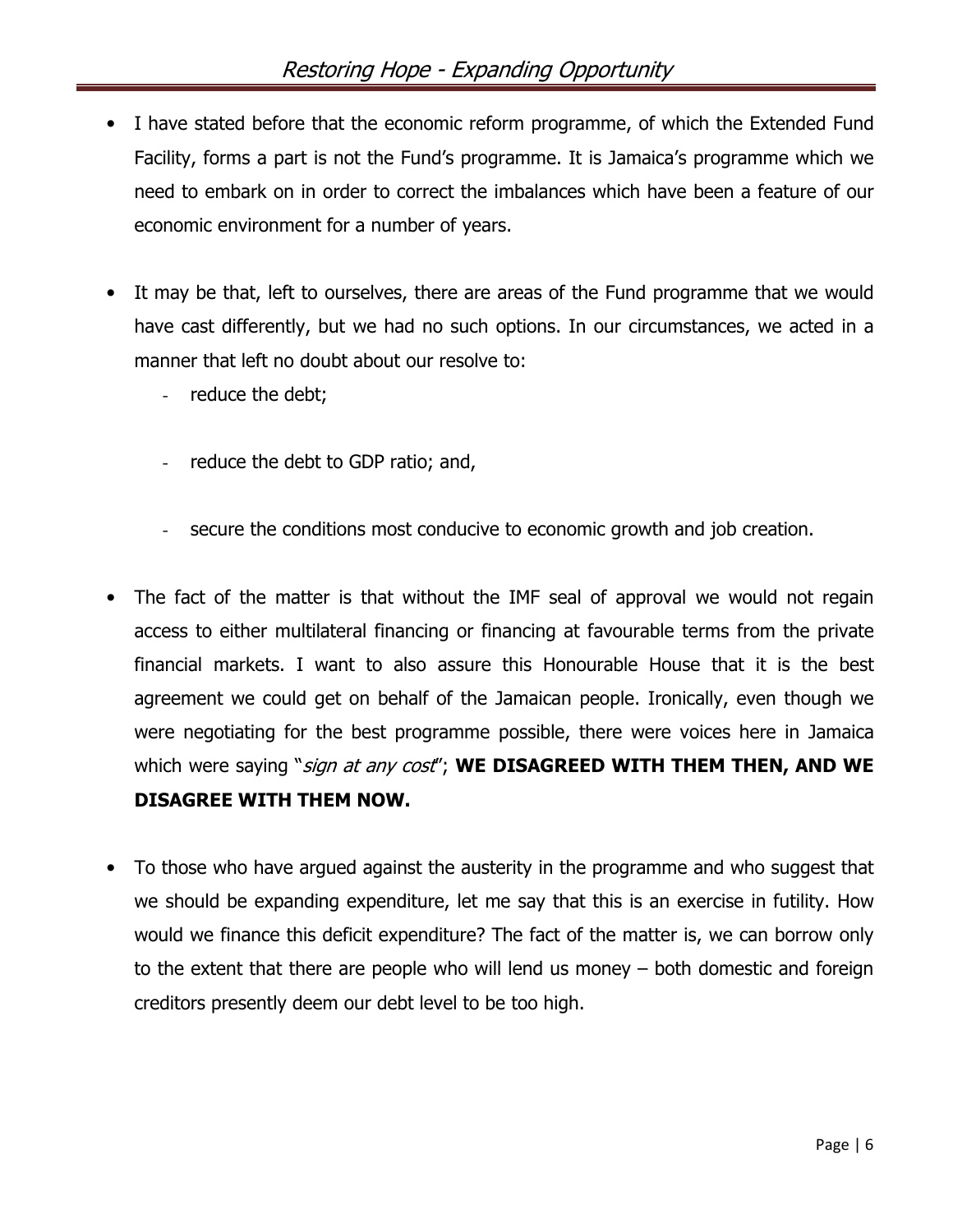- Mr. Speaker, there is another set of views which we need to address directly; that is, those who say we should have no IMF programme at all. THIS IS ALSO A MISTAKEN VIEW.
- What would be the consequences here?
	- 1. The immediate effect of not having an IMF programme would be the total absence of external financing which would be compounded by capital flight;
	- 2. The end result would be deeper economic contraction affecting mostly those who can least afford it;
	- 3. Worsening poverty especially among the most vulnerable and disadvantaged segments of our population; and,
	- 4. Sharper cuts to the Budget resulting in significant reductions in the availability of public goods and services such as Healthcare and Education which would again affect the poorest Jamaicans.
- All of this, not to mention the fact that the sacrifices which have been made by the workers and bondholders under the National Debt Exchange Programme (NDX), would be in vain.
- The majority of the Jamaican people do not believe in these illusions. The Jamaican people by their sacrifice are saying we need to buckle down and make a success of the implementation of the programme. In due course after the Board's consideration, we will present details of the Letter of Intent to this Honourable House.
- Nevertheless, the objectives are well known: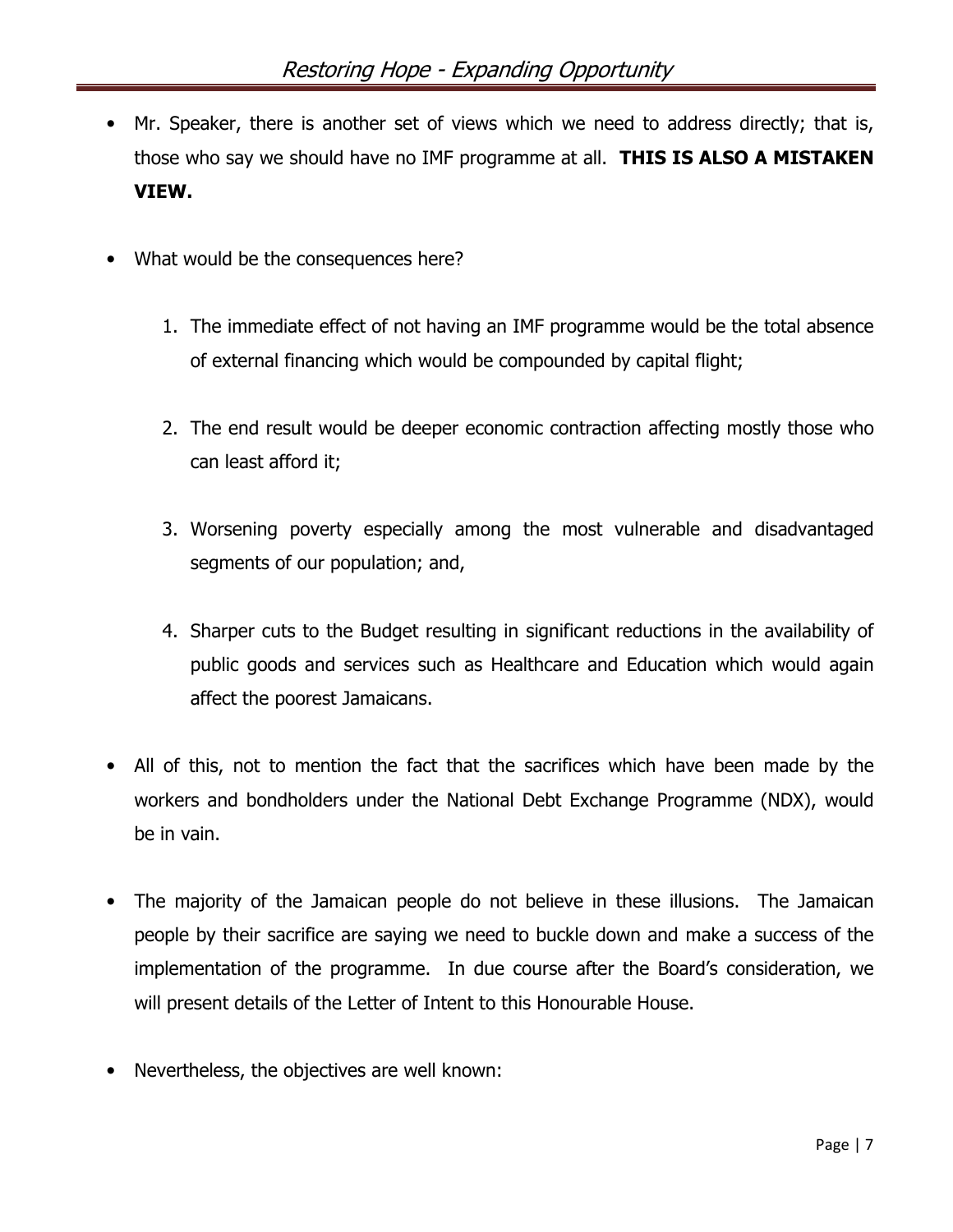- One of the central objectives is to reduce the debt to GDP ratio, which is in the region of 140 per cent (using the IMF estimates), to 95 per cent of GDP by 2020;
- Reduce public sector wages as a share of GDP to 9 per cent by 2015-16;
- Achieve the quarterly quantitative performance targets; and,
- Undertake important structural reforms, these include:
	- $\circ$  Implementation of a Central Treasury Management System; and,
	- $\circ$  strengthening of the tax administration and fiscal responsibility frameworks;
- The ultimate objective of the entire reform agenda is to reverse the long term trend of low growth and declining productivity which has come to characterize the Jamaican economy.
- The challenge for us as a government, with the support of the Jamaican people is to go beyond the strict confines of the Extended Fund Facility to:
	- create an economic and social environment which encourages and facilitates investment and induces long term innovation and productivity gains. This would mean, for example, restructuring the State so that it encourages and supports individual enterprise;
	- we also need to create a public sector that treats our citizens well so that they spend less time in government offices and more time in productive work;
	- Equally we need to reduce the size of the public sector and improve its efficiency.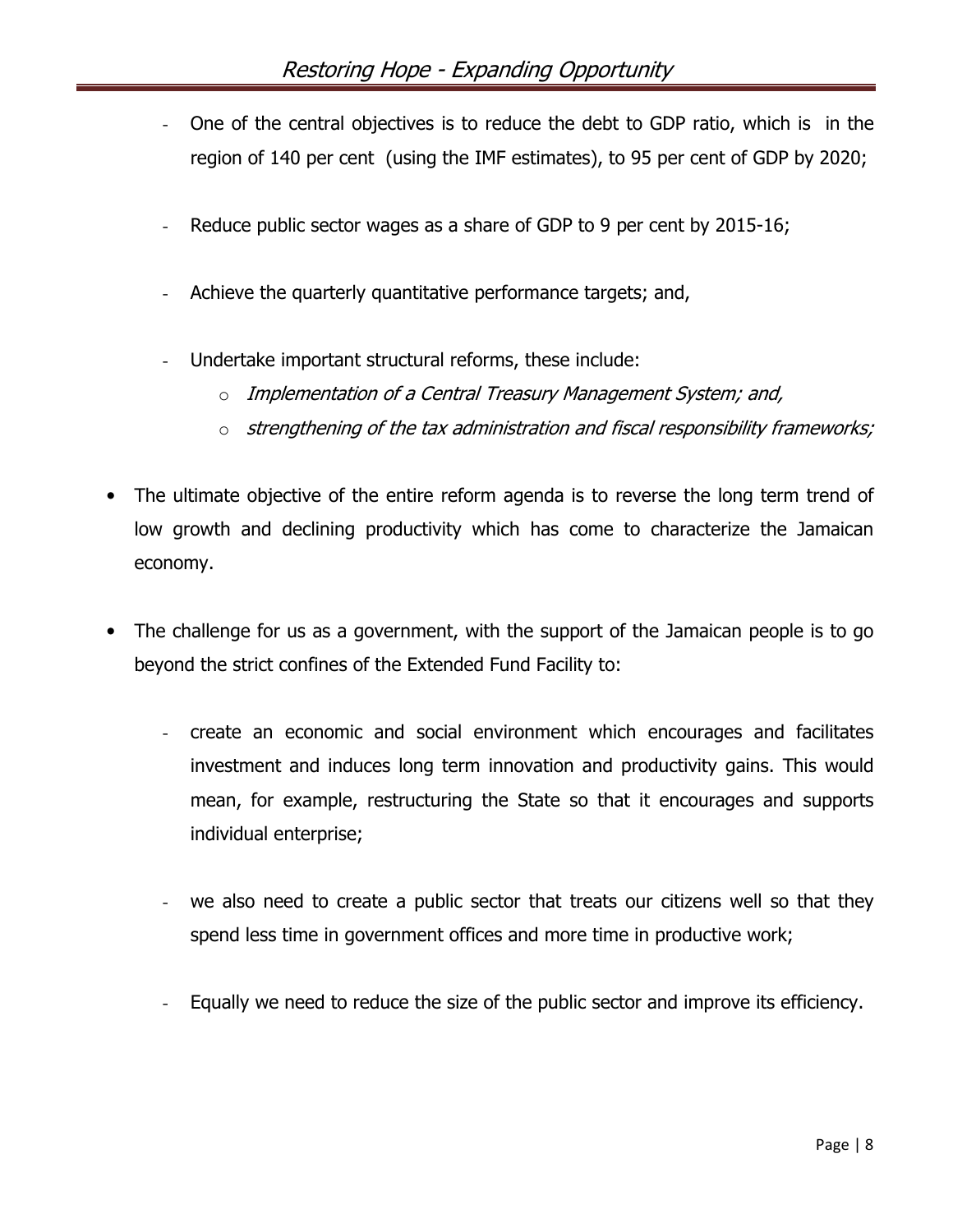- The success of these initiatives by the government will require investors operating large or small business as well as individual workers in the public and private sectors to enter into a binding covenant with the government to:
	- 1. Ensure that all taxes that are due are collected;
	- 2. ensure that there are no cost overruns on public contracts;
	- 3. give a fair day's work for a fair day's pay;
	- 4. pay our taxes if we expect to receive services from the government; and,
	- 5. give quality service to citizens from whom we expect voluntary tax compliance.

# • ALL OF US NEED TO CHANGE THE WAY IN WHICH WE OPERATE AND WE NEED TO DO SO NOW.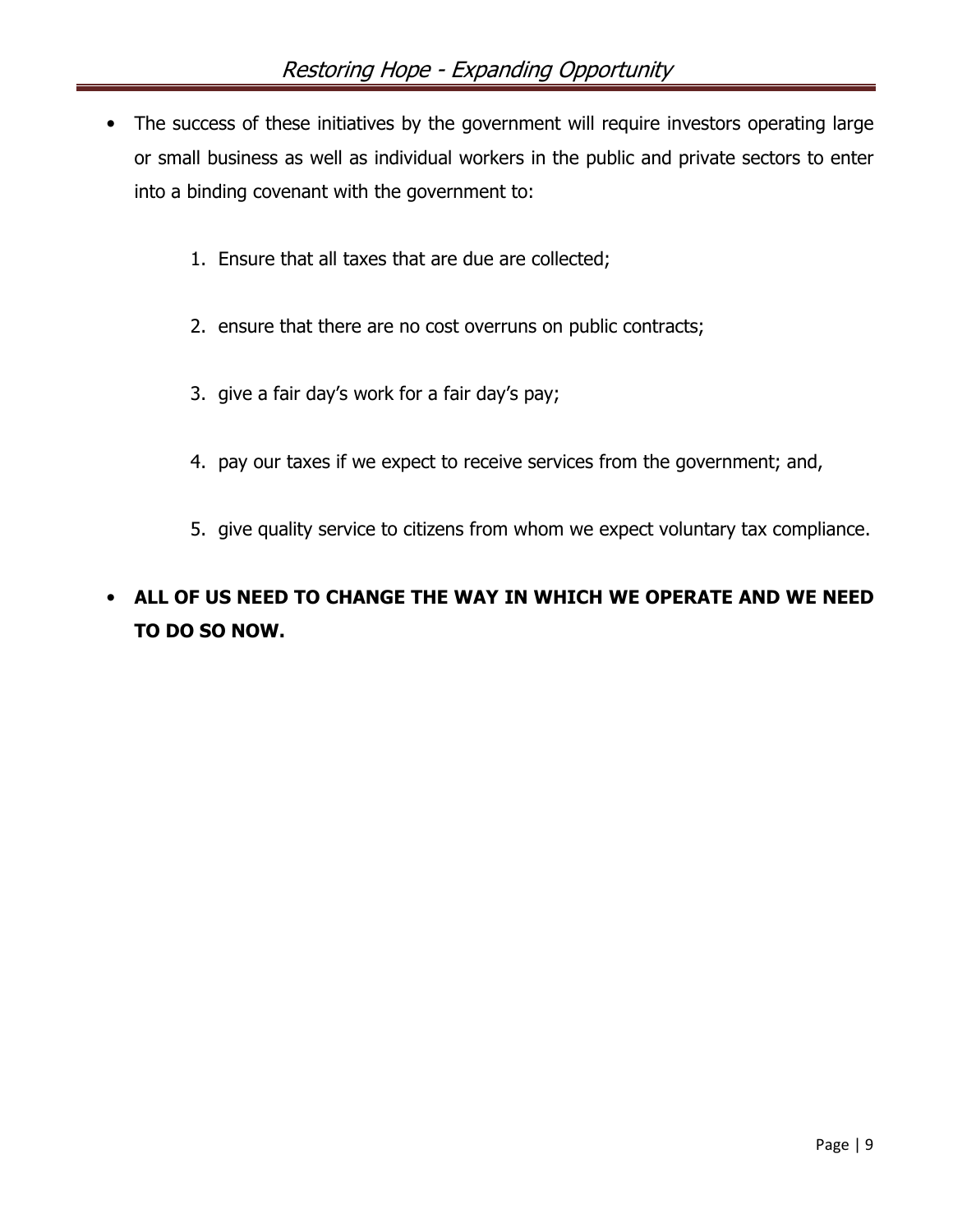### ECONOMIC AND BUDGET HIGHLIGHTS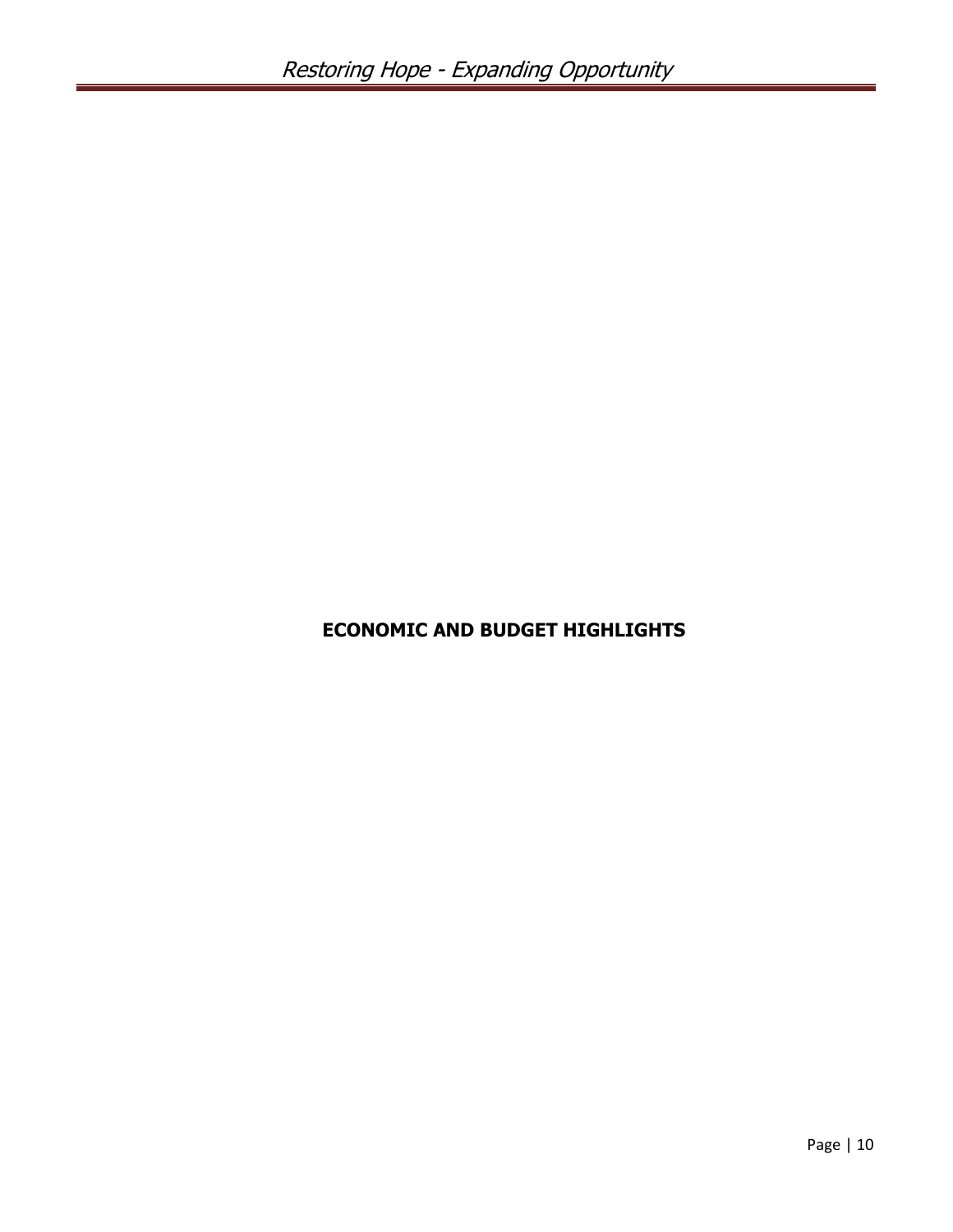#### ECONOMIC AND BUDGET HIGHLIGHTS

- Mr. Speaker, as is known, the budget for the past fiscal year was predicated on a sharp increase in the primary surplus. Mr. Speaker, I must inform this Honourable House that the revised primary surplus target of 5.3 per cent was in fact achieved. That, Mr. Speaker, is living testament to our determination to live within our means and to persist in achieving the objective of reducing the public debt.
- Much credit is due to all the public officials who have managed their departments within the very limited financial resources which were available to them.
- It is also the case that the revised budget was lower than the original budget by some J\$9.9B.
- And it should be recalled that expenditure resulting from the damage sustained on account of Hurricane Sandy for housing, road repair, etc... were met largely from within our own resources. That we have been able to achieve this is also a testament to the resilience of the Jamaican people and the skill of the public servants.
- Nonetheless, Hurricane Sandy and the continued crisis conditions in the global economy are largely to account for the relatively flat growth outturn of negative 0.4 per cent for the fiscal year ending March  $31<sup>st</sup>$ , 2013. Inflation has remained within the target range of 7.5-9.5 per cent although the exchange rate adjustment, particularly in the latter part of the year, has caused a higher rate of increase in inflation than was typical for the rest of the year.
- On the monetary side, it is well worth noting that money market rates are at their lowest for decades. This is reflected in the following:
	- Bank of Jamaica policy rate of 5.75 per cent and the interest rate on the 3-month Treasury Bill rates which at the last auction was 5.82 per cent, is the lowest it has been since October 1973;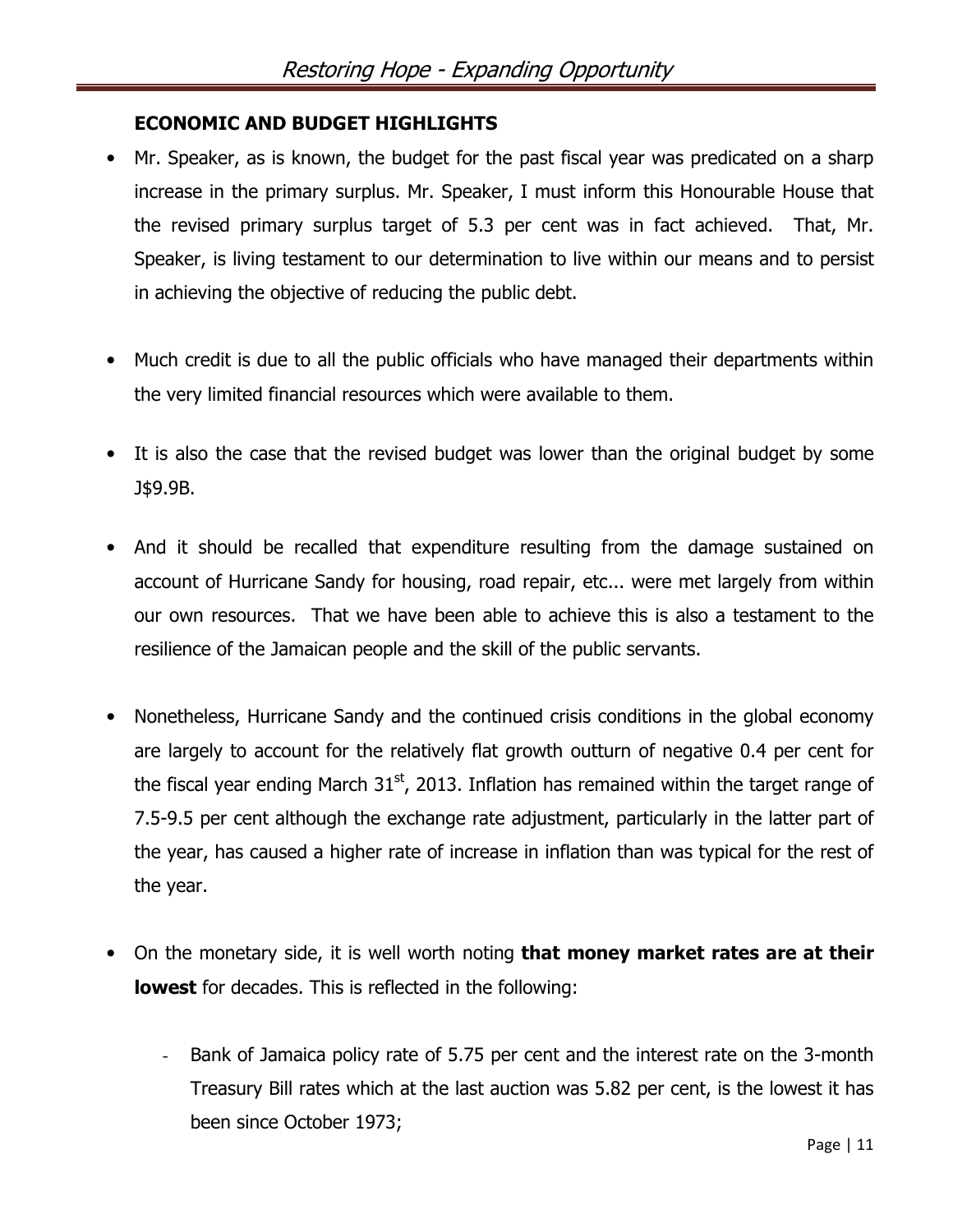- Continued decline in average lending rates in the commercial banking sector. In some instances, there are reports of preferred borrowers receiving rates at below 10 per cent for Jamaica dollar loans; and,
- Residential mortgage rates being advertised at approximately 9 per cent.
- This, Mr. Speaker, is a trend that we intend to encourage and we can do this best, by maintaining our tight fiscal policy. Also of significance is the fact that the ratio of **nonperforming loans** to total loans has been reduced during the last 12 months from 8.4 to 6.4 per cent.

#### BALANCE OF PAYMENTS

- In the context of the tight economic and budgetary conditions, the current account deficit on the Balance of Payments improved by US\$221M – the ratio going down from 13.7 per cent of GDP in 2011/12 to 12.6 per cent of GDP in 2012/13. This is moving in the right direction as we move towards paying our way in the world instead of borrowing to meet our current demands.
- Mr. Speaker, since January 2013 production and exports of alumina from Windalco's plant at Ewarton have been returning to full capacity. On this basis, gross export earnings are slated to rise by US\$65 million on an annualised basis. This will contribute to some improvement in the deficit in our balance of trade and current account deficit.
- The significant impact of this turnaround at Ewarton demonstrates the critical importance of the recovery of the bauxite industry on the economy, and especially on the balance of payments. It is essential that the energy systems of the plants that are closed be transformed if the industry is to be made competitive. No doubt, the portfolio minister for mining and energy will address these issues in his own presentation in this Debate.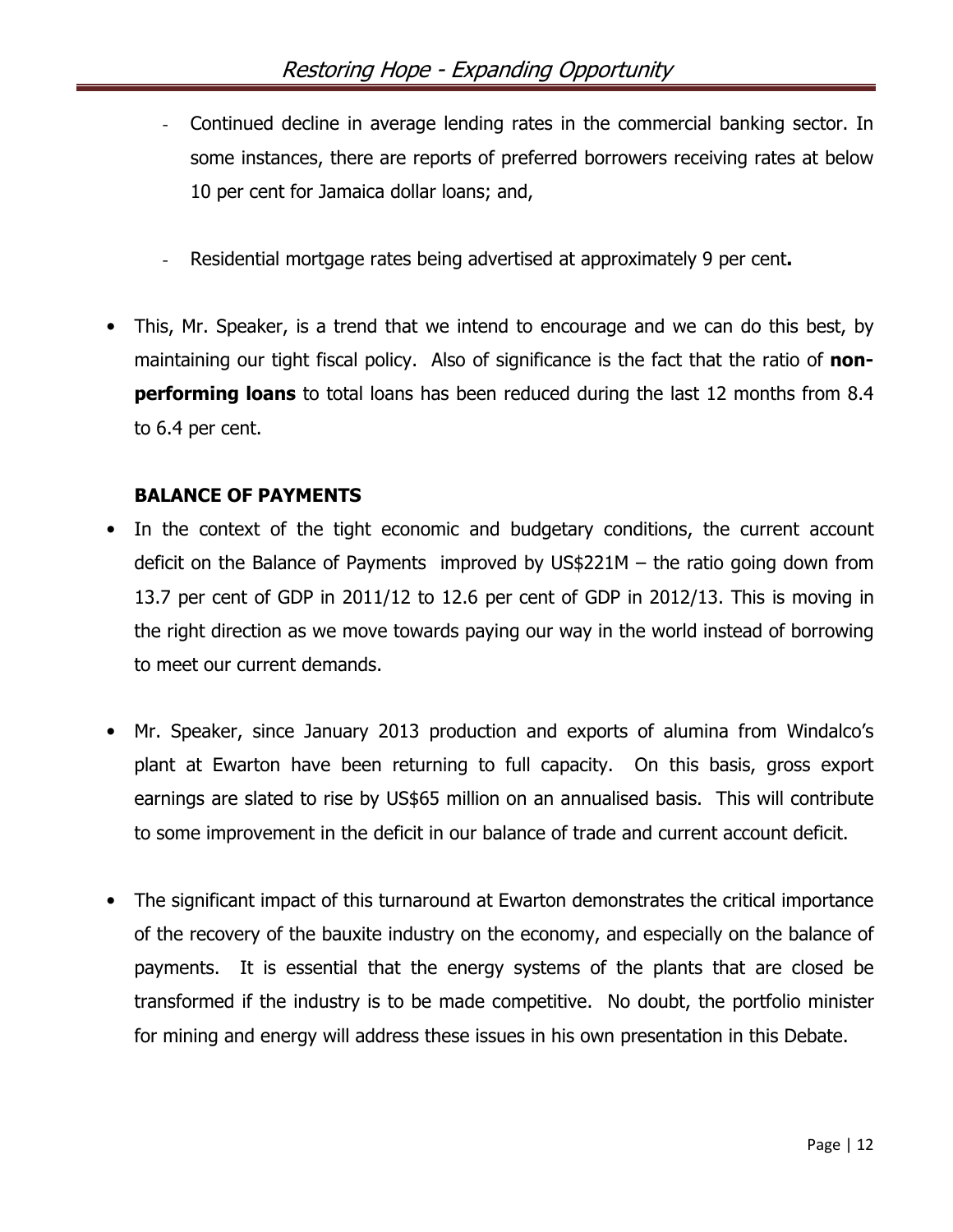• In the fiscal year 2012/2013 the Net International Reserves closed at US\$824.3M with gross international reserves of a little over US\$1.7B. Gross reserves represent the total amount of foreign currency resources at the disposal of the Bank of Jamaica. The deterioration in reserves during the year is the result largely of the absence of official inflows due to the abandonment of the previous IMF agreement in 2011.

#### ACHIEVEMENTS

- Nevertheless, we should note that despite all of this, and the fiscal constraints:
	- **-** We have employed more than 36,000 persons on the JEEP Project;
	- **-** We started the North South Highway;
	- **-** We financed our recovery from Hurricane Sandy;
	- **-** We spent \$600m acquiring 294 new vehicles and motor cycles for the Jamaica Constabulary Force, the Jamaica Defence Force and the Department of Correctional Services;
	- **-** We spent \$473m upgrading police stations;
	- **-** We spent more than \$600m getting sugar workers out of barracks in Clarendon, St. Thomas and Westmoreland;
	- **-** We removed GCT from electricity benefitting 80,000 Jamaicans; and,
	- **-** We raised the income tax threshold benefiting all employees and resulting in some 111,000 Jamaicans of low income not having any income tax obligations;

#### WE HAVE REMAINED FAITHFUL TO OUR MISSION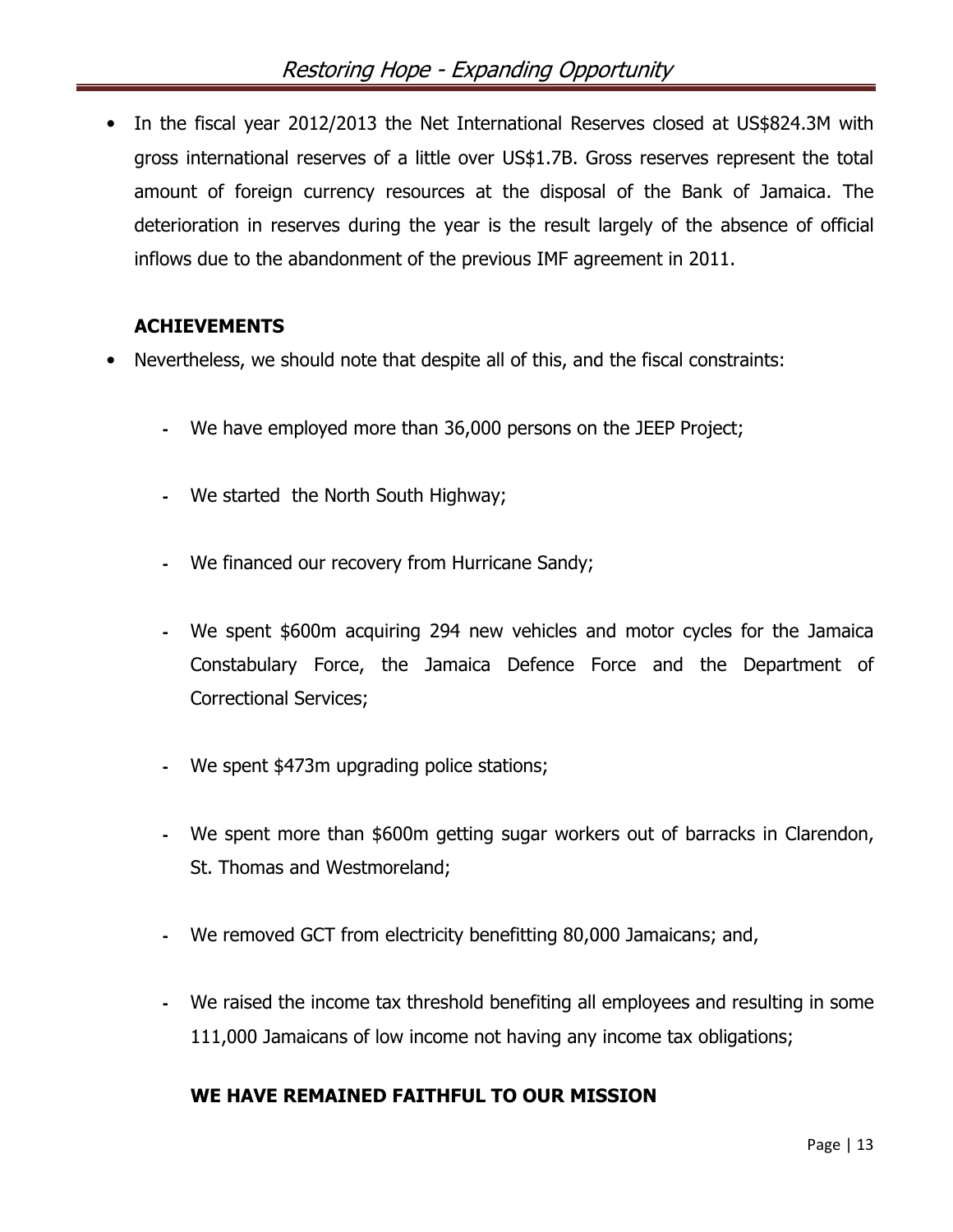#### BUDGET 2013/14

- The budget for 2013/2014 is cast against the background of the economic reform programme which aims to provide the conditions under which Jamaica can achieve sustained economic growth and development and job creation which is so essential.
- The main focus of the budget of both central government and the self-financing public bodies is fiscal consolidation as a means for reducing the public debt to sustainable levels. The overall budget for central government is \$520.8B which is 14 per cent less than the revised estimate for the past fiscal year. The bulk of the savings arise from the reduction in public debt expenditures of \$100.7B. This represents savings in interest costs of approximately \$10B and reduction in the repayment of principal of \$90.7B.

#### Debt Expenditure

- The budget provides for debt servicing expenditure of \$225.2B of which \$119.5B represents interest charges and \$105.7B represents repayment of loans – both internal and external. There are three essential points to note here:
	- First, that the share of debt service in the budget is getting less. Whereas debt service accounted for 54 per cent of the budget in the last fiscal year, it accounts for 43 per cent of total expenditure for the current fiscal year. **THIS, MR.** SPEAKER IS MOVING IN THE RIGHT DIRECTION.
	- The savings in the debt service costs have been due primarily to the NDX which has reduced interest costs and payments for maturities on domestic debt.
	- The reduction in external interest and repayment of external principal is due primarily to the fact that there are no significant payments for the current fiscal year, unlike the payment of EURO 200M last year.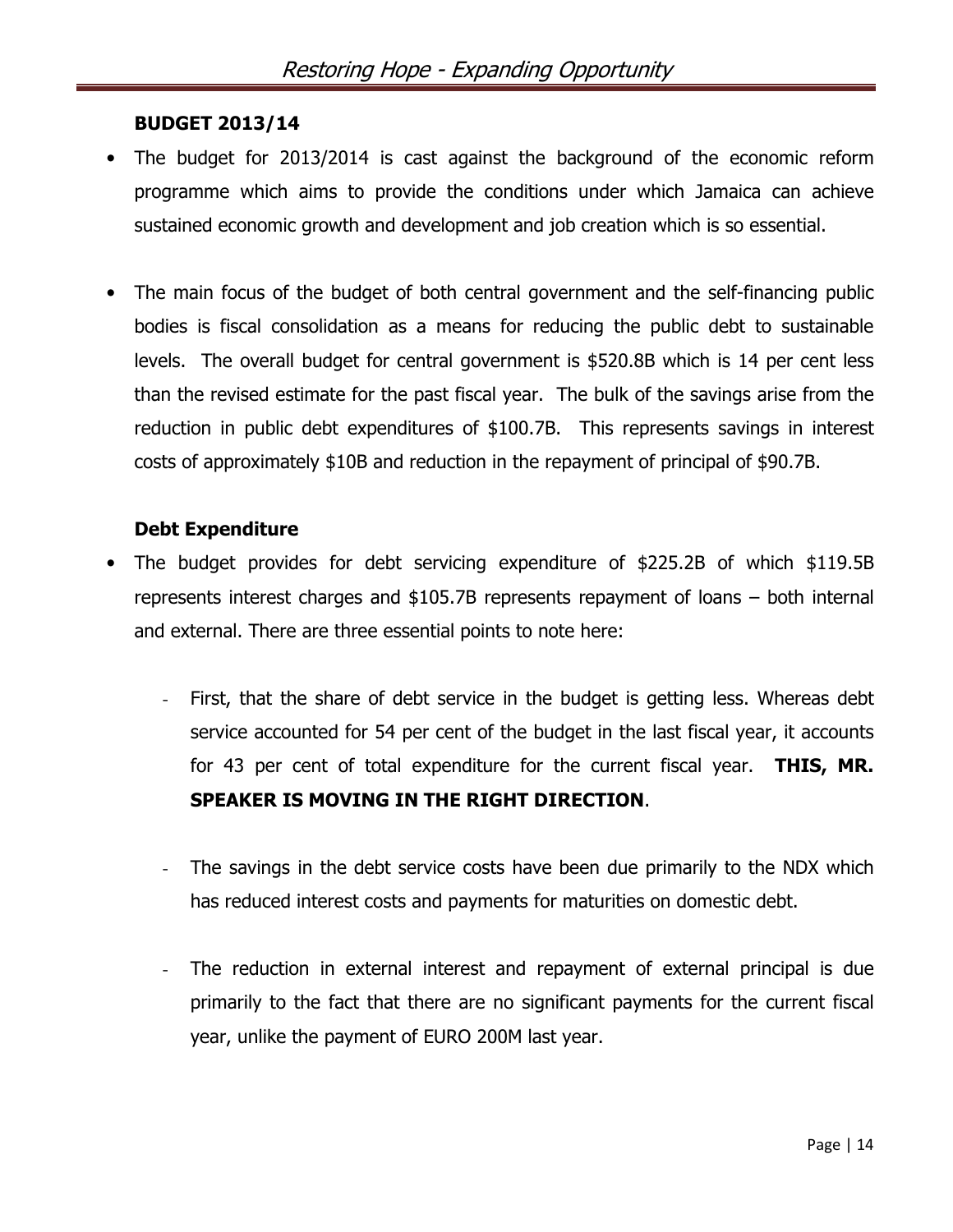• All told this makes our debt management scenario better in the current fiscal year than it was in the previous year.

#### Non Debt Expenditure

- On the expenditure side, central government non-debt expenditure amounts to some \$295.6B which is 57 per cent of the total budget, up from 46 per cent in the previous fiscal year. THIS ALSO, MR. SPEAKER IS MOVING IN THE RIGHT DIRECTION.
- Still of concern Mr. Speaker, is that wages and salaries make up 53 per cent of the total non-debt expenditure; and amounts to \$157.2B. The allocation for wages and salaries is 10.6 per cent of GDP and is consistent with our attainment of the legislated wage to GDP target of 9 per cent by 2015/16. The provision for wages and salaries for 2013/14 includes: back pay of \$9.5B representing arrears due to teachers and various public sector groups, some \$3.3B to commence the payment of new rates for the reclassification of posts in the health sector; \$3B to meet the \$25,000 per person one-off payment to public sector workers as required by the recently concluded 2012/2015 Agreement with public sector unions.
- The provision in the budget for wages and salaries has taken into account the permanent removal of 3,100 posts from the establishment last September and the elimination of 3,200 vacant posts early in 2013. An additional 1,000 posts will become vacant from natural attrition and will not be filled. The point being made Mr. Speaker is that there are a number of one-off payments for this year which will not recur in subsequent years, and that we are shrinking the size of the Public Sector Establishment.
- Additionally, sums have been reserved to deal with various claims to settle agreements with public sector groups and to settle outstanding arrears with WIGUT and Education Officers.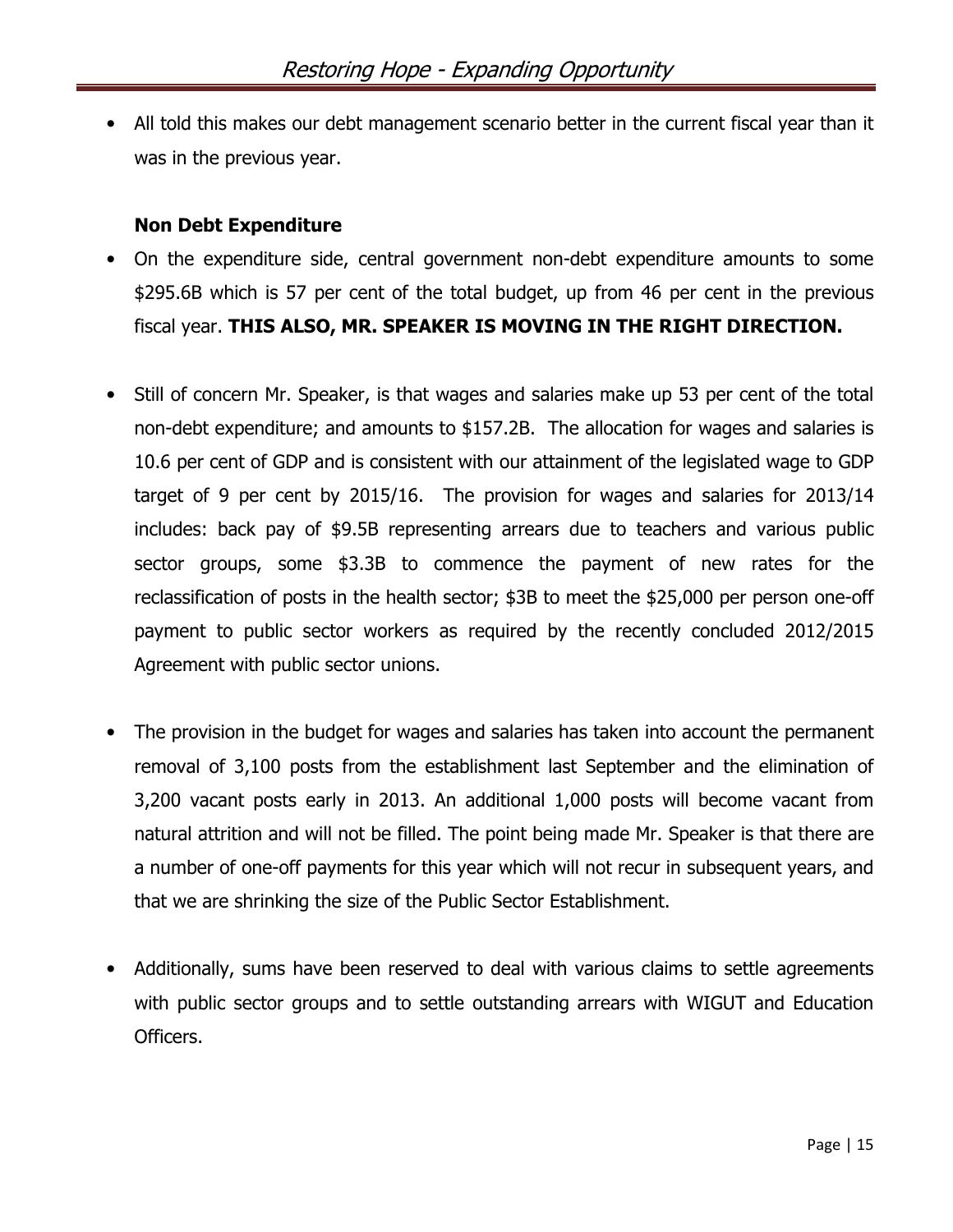#### RECURRENT PROGRAMMES

- Approximately \$94B has been reserved for non wage recurrent programmes. While this is a nominal increase compared to last year, it represents real reduction over 2012/13. Containing expenditure will require skill and determination by managers in Ministries, Departments and Agencies. Even as we have reduced expenditures overall we have managed to increase the level of resources spent on social protection.
- Mr Speaker, even as we have reduced expenditures overall we have maintained our commitment to protect spending on programmes which are targeted at the most vulnerable segments of the population.
- Over \$6B has been allocated to the Ministry of Labour and Social Security for social welfare programmes. This reflects an increase of approximately \$562m over the previous budget of \$5.7B. PATH beneficiaries will receive a 15% increase in payment which will commence in August 2013. Another 15% will be paid in August of 2014 thereby bringing the total increase to the beneficiaries to 30% by the end of FY 2014/15. Funds have been provided to support the introduction of a pilot programme to provide bus fares for PATH students, introduce bursaries to Tertiary Level students, implement a social housing project to deliver 120 housing solutions, provide skills training and remedial education to 525 farmers, 120 low literacy clients and 500 youths, provide 1000 entrepreneurships grants under the welfare to work programme, among other initiatives.
- Over \$800m has been allocated for poor relief services up from the \$747m provided in FY 2012/13, with approximately \$780M going to the Parish Councils to assist with the administration, operations and maintenance of infirmaries as well as the provision of financial assistance to the registered poor.
- The School Feeding Programme in the Ministry of Education has been allocated a total of \$3.944B, an increase of \$373m or 10% over the \$3.571B provided in the previous year;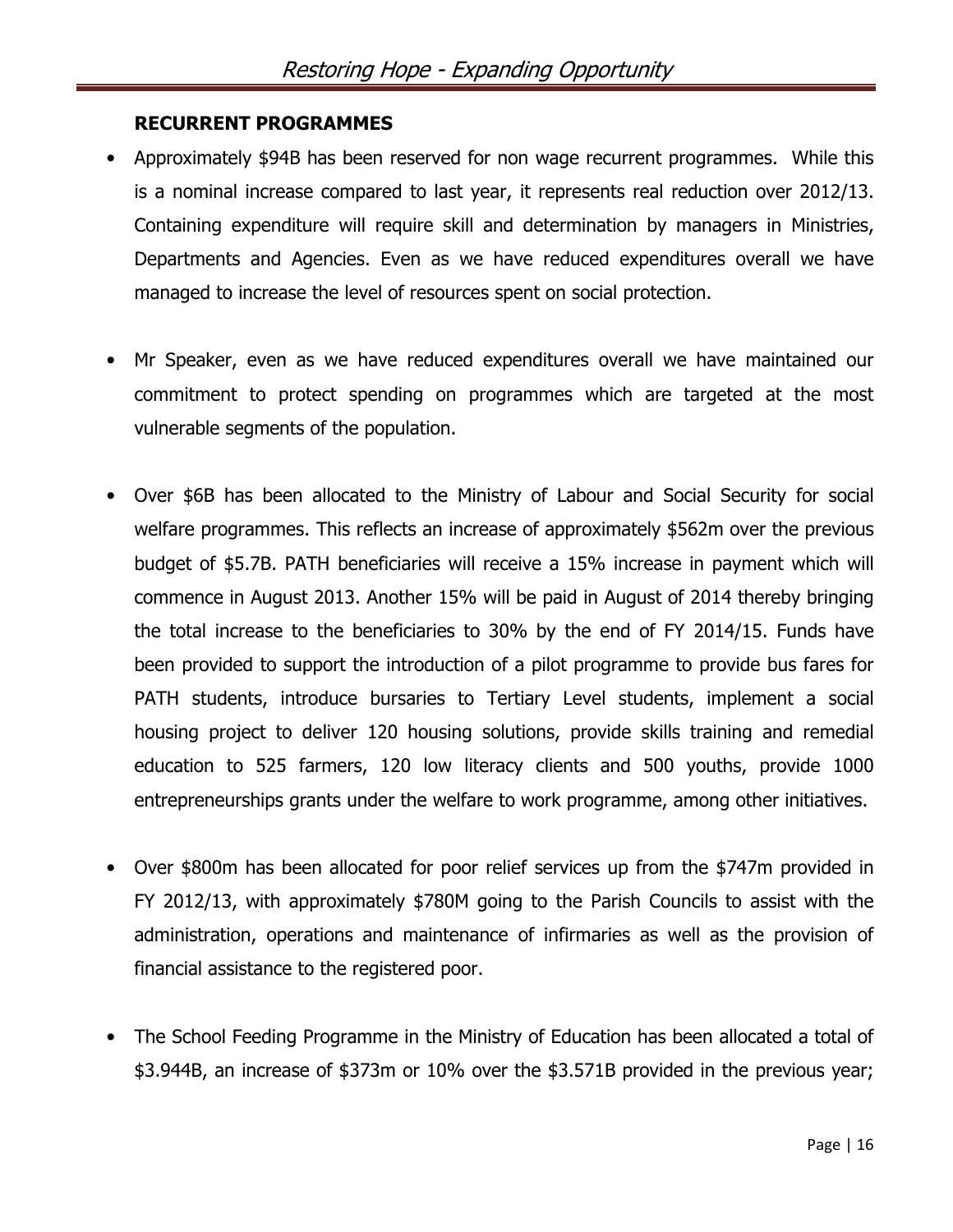the subsidy to Basic School children has moved from \$1.2B to \$1.32 billion - the first increase in this grant since 2009/2010;

- Youth and Children at Risk Programmes have been allocated a total of \$2.6B up \$251m from the \$2.4B provided in FY 2012/2013. Grants totaling \$1.24B, up from the \$1.1B provided in 2012/2013, have been provided to the children's homes, places of safety and foster care through the child Development Agency.
- Over \$1B has been allocated to the Citizen Security and Justice Programme in the Ministry of National Security to continue the intervention activities in communities plagued by crime and violence. Activities in 2013/14 will include: summer employment for 390 persons, on the job training for 470 persons, provision of tuition support for 900 students, among other initiatives;
- The Jamaica Social Investment Fund in the Office of the Prime Minister has been allocated \$1.852B to enable the Agency to continue ongoing work and provide resources to assist vulnerable communities in improving their social, economic and physical infrastructure.
- This government, led by the Most Honourable Prime Minister has an ironclad commitment to the more vulnerable in the society even in the face of budgetary stringency.

#### CAPITAL EXPENDITURE

• Overall, capital spending for the fiscal year 2013-14 is budgeted to be just under \$50B. In this sum, \$44.7 B will be funded through the Consolidated Fund and the rest through Appropriations in Aid (fees and earnings of the Ministry's departments and agencies). The allocation from the Consolidated Fund represents an increase of \$6.3 billion over the \$38.4 billion spent in the previous financial year. **AGAIN, MR. SPEAKER, ON THE** CAPITAL ACCOUNT THE BUDGET IS MOVING IN THE RIGHT DIRECTION.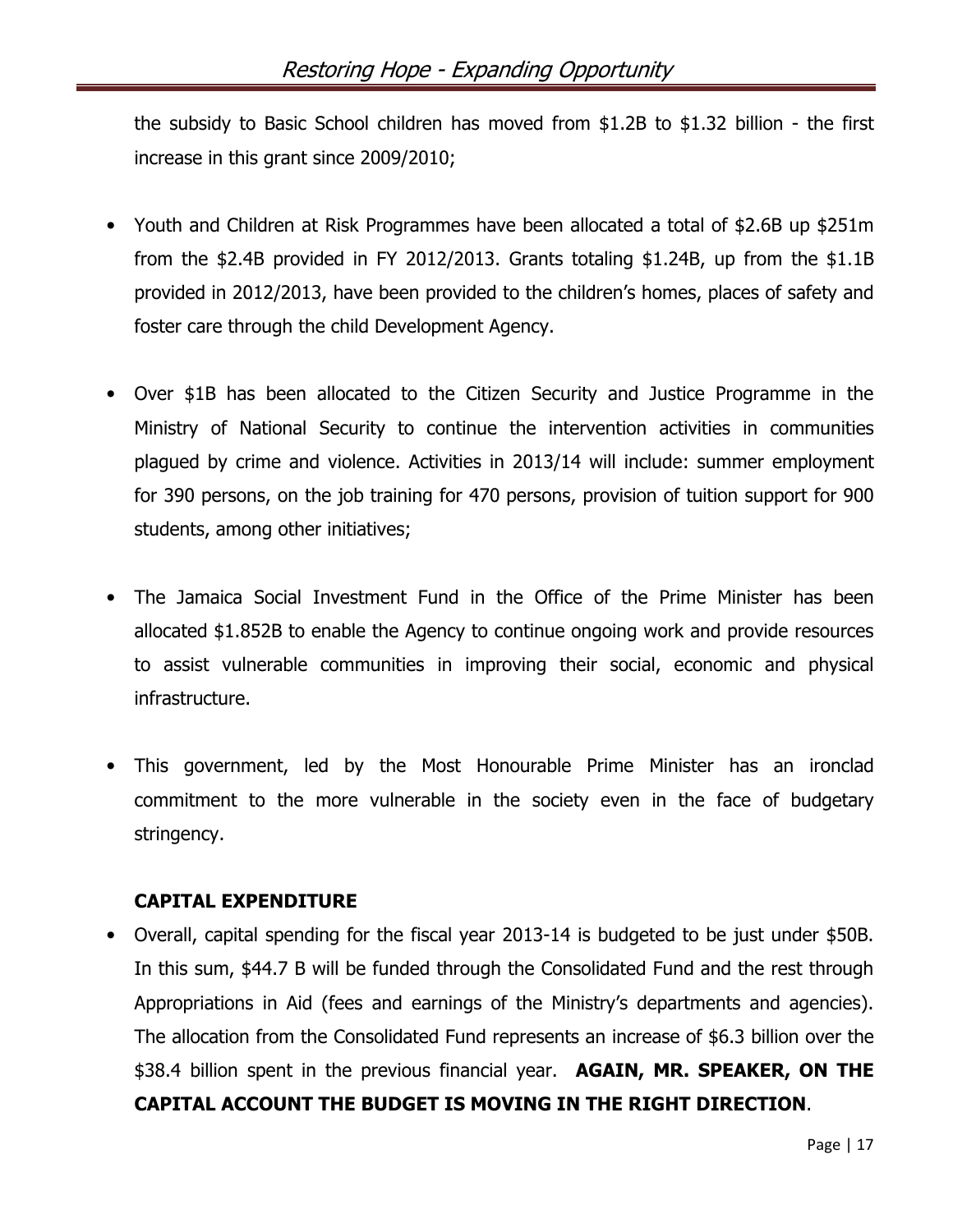- Even so I think it is important to note Mr. Speaker that to get a more complete estimate of the extent of the capital investment, we have to take account of the investments being undertaken by public bodies like the UDC, the National Water Commission, the Housing Agency, NHT, the Mortgage Bank. The total expenditure for infrastructure and investment being undertaken by public bodies for 2013/2014 is \$62B. This compares with \$52B for 2012/13. The figures for 2012/2013 and 2013/2014 now include the work of the Road Maintenance Fund. HERE ALSO, THE BUDGET IS MOVING IN THE RIGHT DIRECTION.
- All told, combining central government capital expenditures and capital expenditures being undertaken by public bodies is just over \$106B.
- Among the major capital expenditures to be undertaken during 2013/2014 are:
	- \$2.5B to commence implementation of the major infrastructure development programme to be financed by China EXIM Bank;
	- \$1.7 billion for the transportation infrastructure project to complete ongoing infrastructural works in Westmoreland and St Thomas;
	- \$1.4 billion to continue work on the upgrading of infrastructure and provide affordable housing solutions in Belle Aire, St Ann;
	- \$1.28 billion to complete the remaining 40% of the programmed drainage rehabilitation works in the Kingston Metropolitan Area (Sandy Gully);
	- \$1.3 billion for completion of mangrove and dunes restoration and installation of water pipelines under the Palisadoes Shoreline and Protection Project;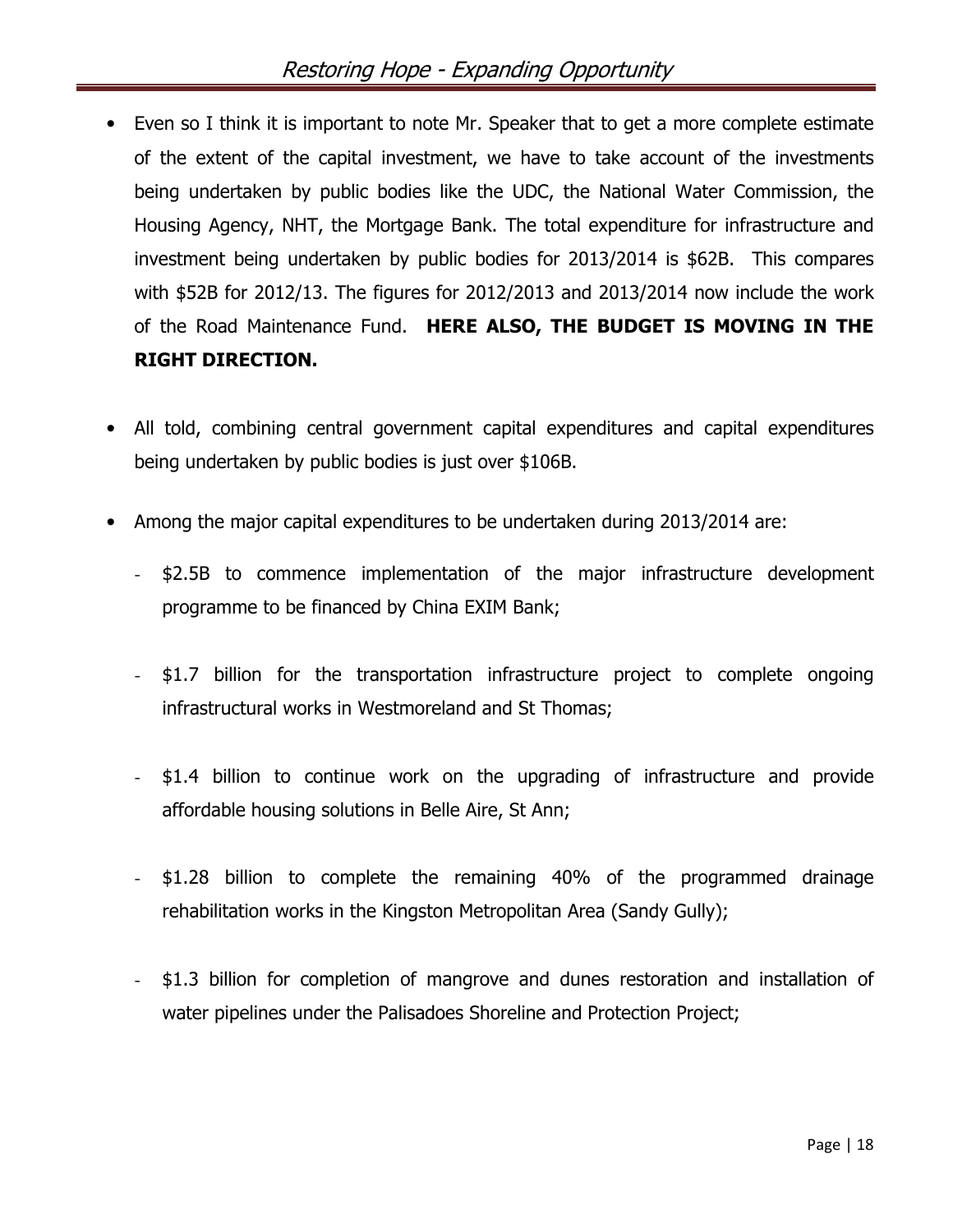- Just under \$700 million to commence implementation of projects for rural road rehabilitation in Manchester, Clarendon, St Catherine, St Mary, St Ann and Westmoreland - funded with support from the Kuwait Fund and OPEC;
- \$740 million to finance projects under the Jamaica Emergency Employment Programme;
- More than \$500M on Rural Road Infrastructure for patching and overlay of roads;
- \$23B in housing expenditure by the National Housing Trust;
- Approximately \$10B for the implementation of water and sewerage projects by the National Water Commission.
- \$2.0B for the Sugar Transformation Programme to continue executing contracts for: infrastructural works for seven housing sites across four parishes (Clarendon, St Thomas, Trelawney and Westmoreland) related to the relocation of former sugar workers; the rehabilitation of cane roads; and the expansion of agro-parks.

#### J\$2.8B - FOR THE STUDENTS' LOAN BUREAU

• Mr. Speaker, I would like to say a special word about the Students' Loan Bureau (SLB). Over the last 6 years demand for students' loans has increased exponentially from 6,600 in 2007 to 16,600 in 2012, and is projected to increase to over 20,000 for the upcoming academic year. This increased demand coupled with the annual increase in tuition costs by tertiary institutions, has resulted in significantly increased pressure on the limited resources of the Students Loans Bureau to meet the growing demand which is estimated to reach \$20B in 2015/16. Of this amount, inflows of approximately \$12B will be sourced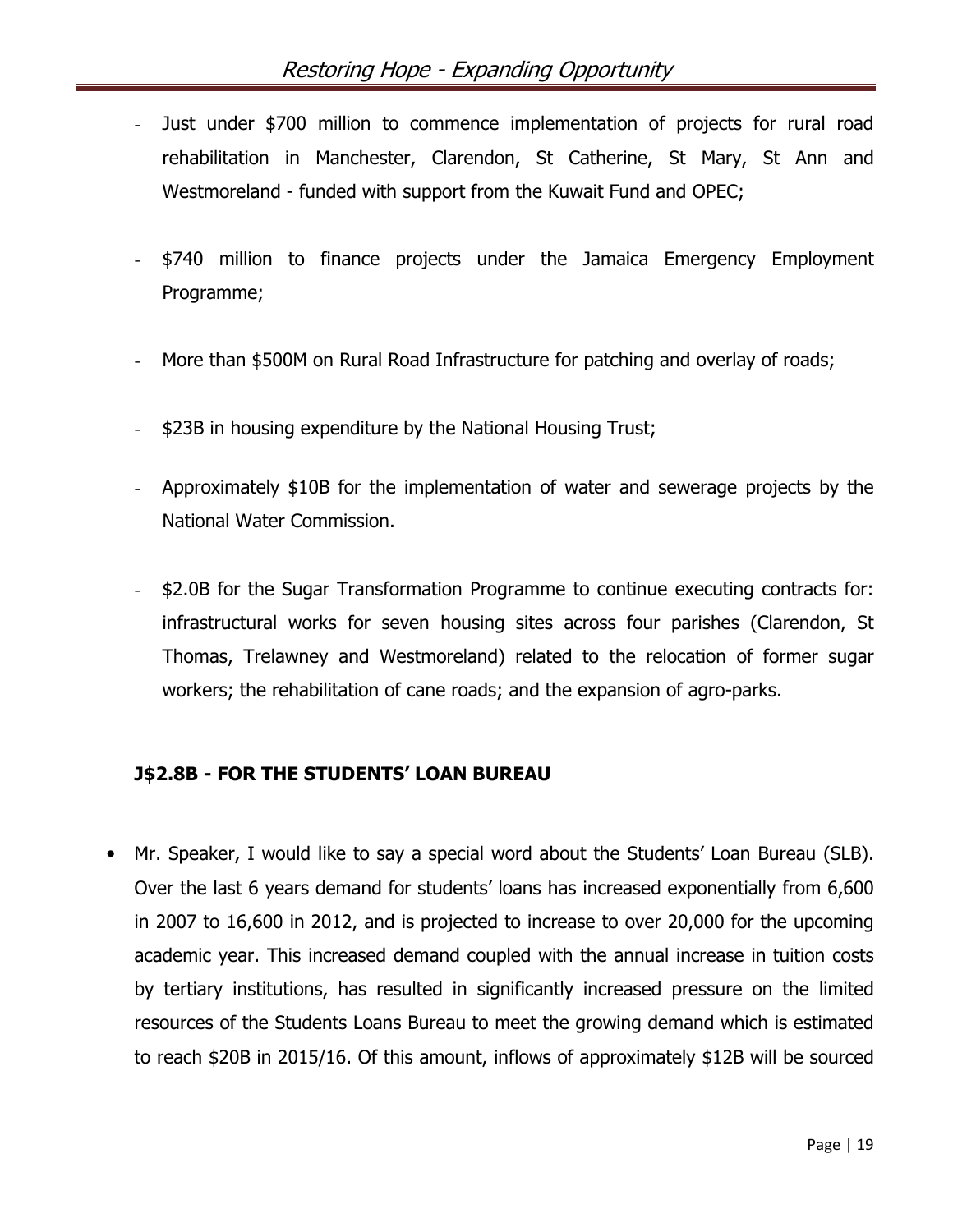between now and 2015/2016 from the recent increase in Education Tax and from loan repayments. This will still leave a shortfall of approximately \$8B for the period.

- For the 2013/2014 academic year, approximately \$4.9B is required to fully cover the projected demand which will be financed by the Education tax and loan inflows from the Caribbean Development Bank. The current financing needs are satisfied.
- In this situation the SLB is engaged in discussions with private sector financial institutions to induce their participation in funding the demand for tertiary education. These discussions are progressing well and the details are being worked out as to the terms and conditions of the Private Sector's participation in this undertaking. Once this is finalised the SLB will be in a position to determine the extent to which further funding may be available.
- However unless the delinquency rate is reduced, the available resources will deteriorate over the medium term. The delinquency rate remains too high and the rate of collections (under 50%), is inadequate to enable the fund to revolve in the way that was originally intended so that more persons can benefit. The SLB has embarked on several measures to strengthen collections so as to reduce the reliance on GOJ for funding, going forward.
- The high delinguency is expected to be significantly reduced in the near future, as payment by customers is expected to improve with the recent introduction of the Credit Bureaus in Jamaica.
- In addition, proposed amendments to the laws to facilitate deduction at the source of income will result in improved collections.
- However, in the interim, employers in the public sector will be authorised to deduct payments from employees who have outstanding loans with the SLB and remit these to the Bureau. Employers in the private sector are being encouraged to facilitate these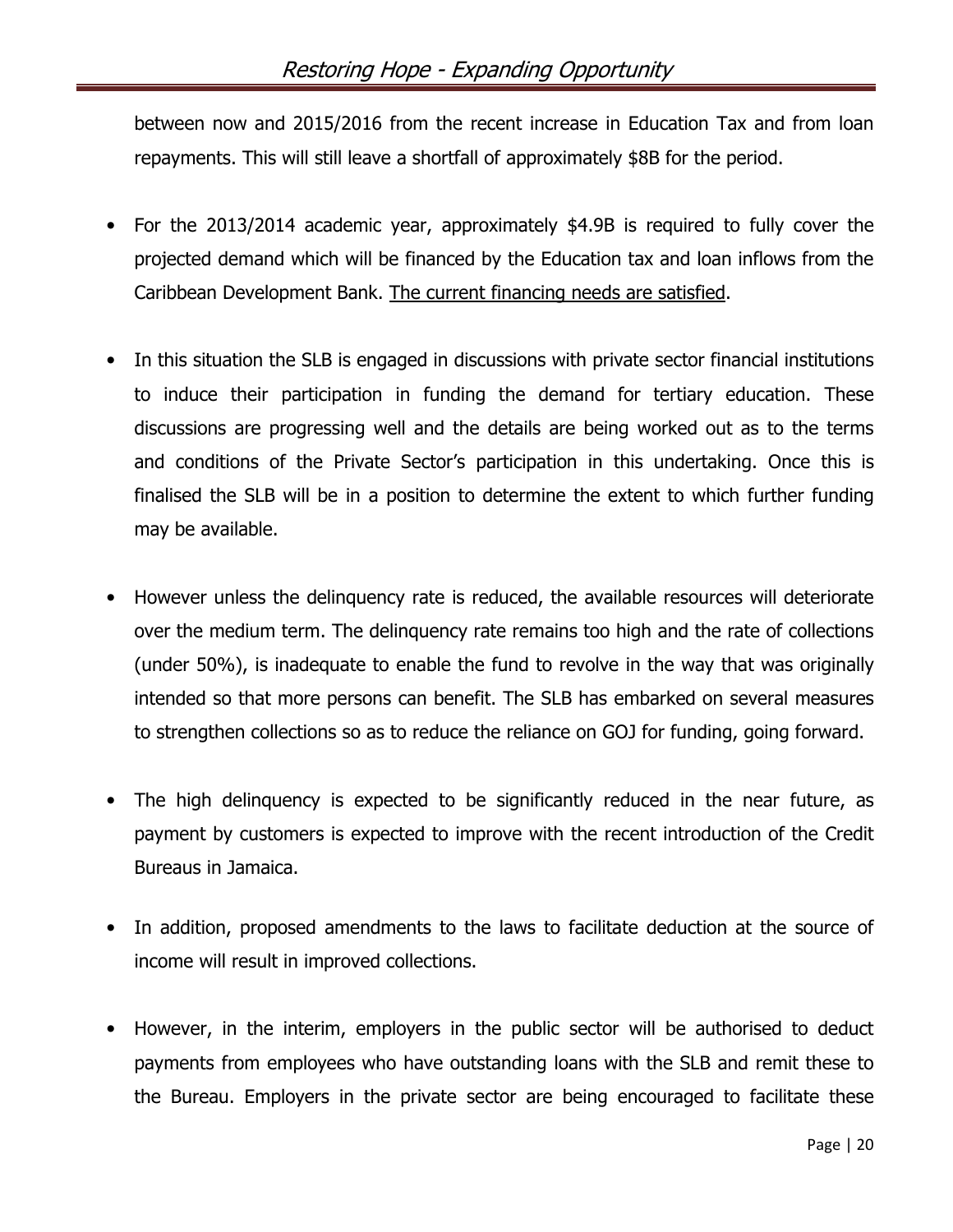deductions from the salaries of their employees as their contribution to the effort to expand opportunities to our young people who are unable to access tertiary education without the help of the SLB.

• It is critical that tertiary institutions periodically review the type of programmes and courses offered to determine their relevance to the market needs. In addition, the quality of the product being offered by institutions needs to be reviewed and strengthened (in a number of cases),which will assist students in getting jobs on graduation and as such repay their students' loans, so that the demand on government for funding, is reduced.

#### CLEANING THE BOOKS

- Mr. Speaker, I think it is worthwhile noting as well that there are provisions in this budget relating to legacy payments, that is to say obligations that have remained on the books but which need to be settled. These include payments of:
	- \$2.1B for buses ordered for the JUTC;
	- \$2.1B for settling the EPIHL and Sons Arbitration award; and there is some,
	- \$900M for payment to Carreras Ltd arising from the Privy Council Decision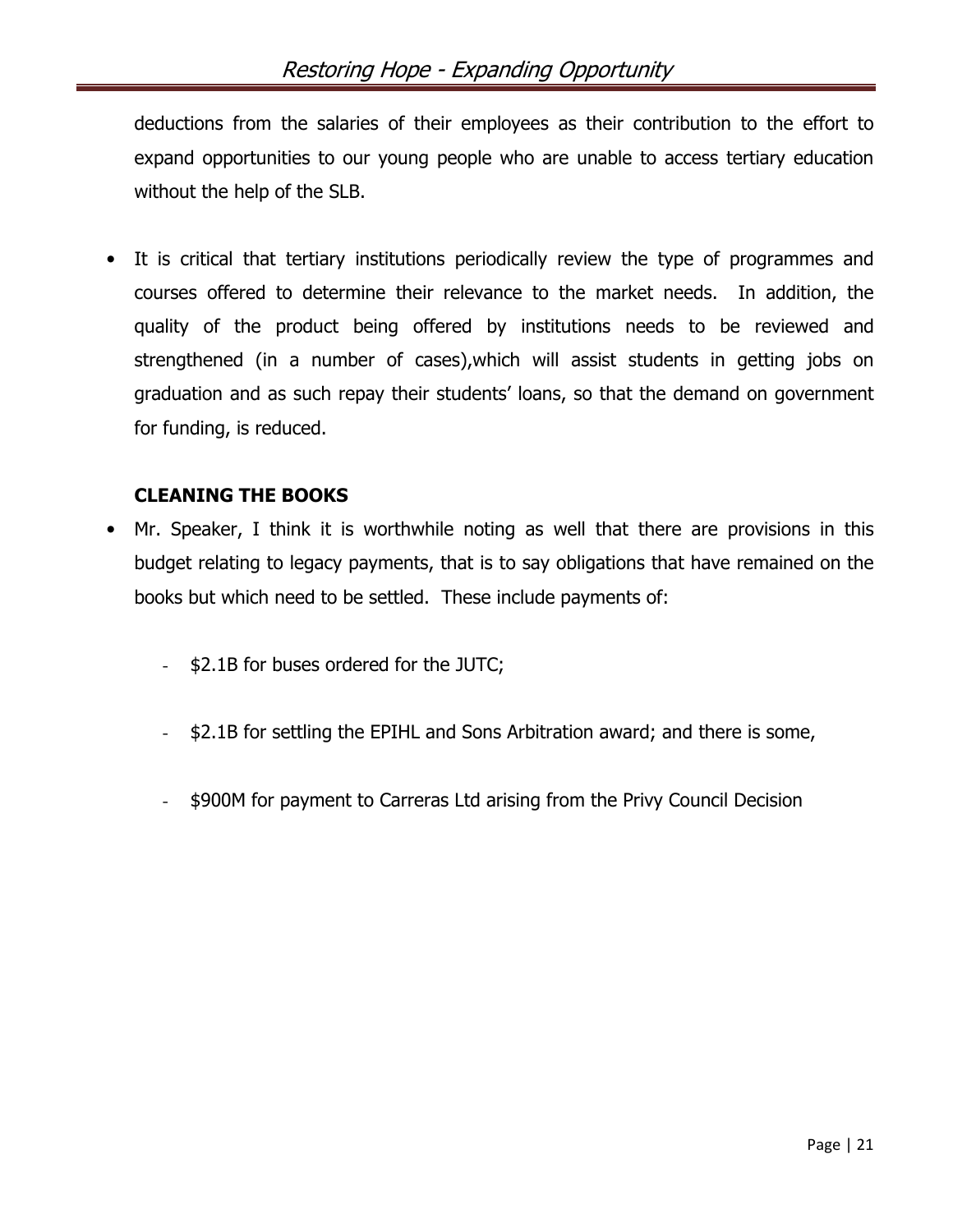#### EXPANDING HOPE AND OPPORTUNITY THROUGH GROWTH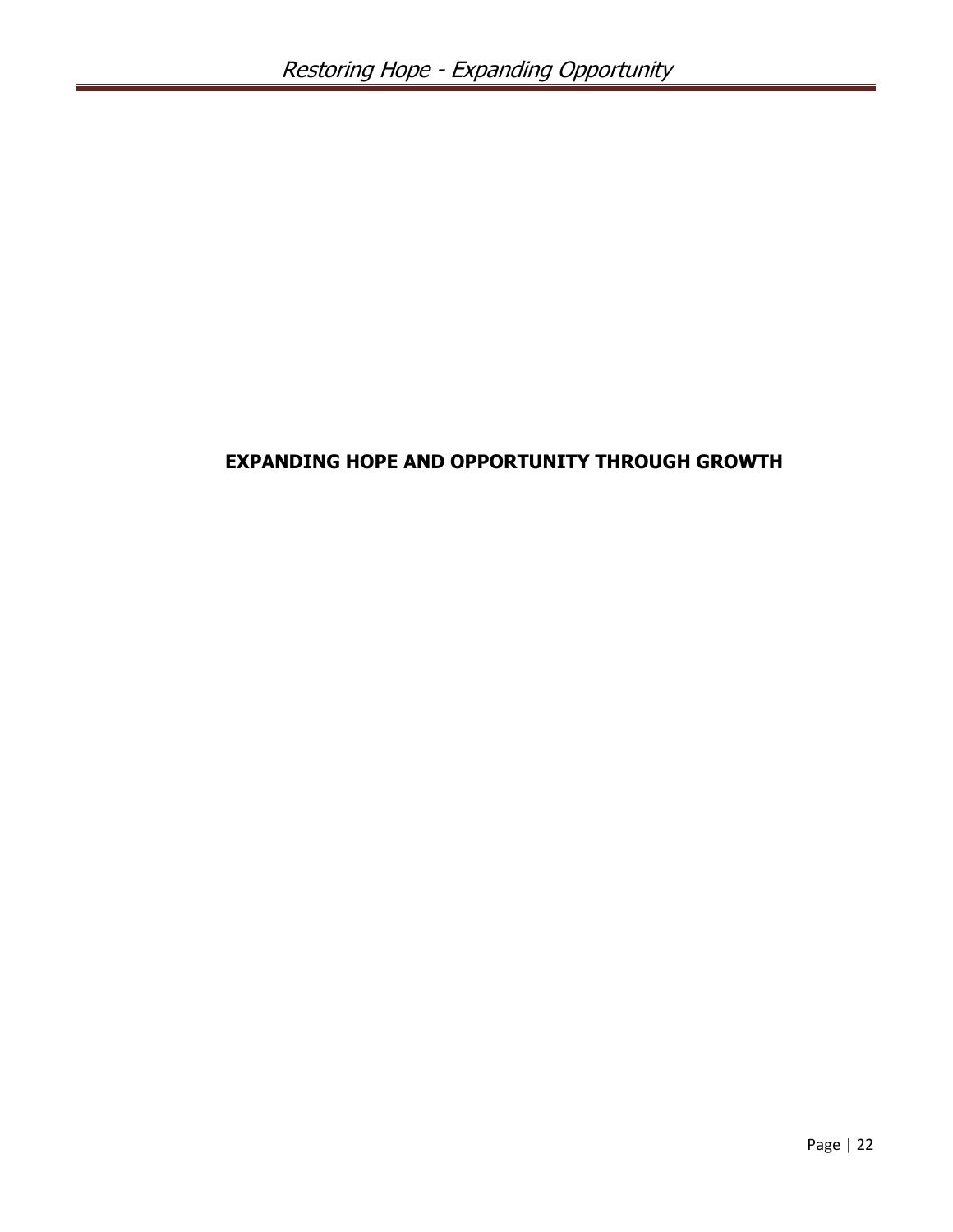#### EXPANDING HOPE AND OPPORTUNITY THROUGH GROWTH

• Mr. Speaker, we are all in agreement that the ultimate solution to our current economic predicament and for securing the long term future of Jamaica is for us as a country to achieve sustained economic growth and job creation.

#### What will this bring?

- Economic growth over a long period of time will raise incomes and improve the standard of living of our people. Indeed, it is the only guarantee of an improved standard of living. More than that, it will provide the necessary platform for addressing the social problems. Put another way, securing economic growth will not of itself address issues such as antisocial behaviour, decline in family structures, problems of teenage pregnancy or high crime levels which negatively affect the potential of our country to achieve its goals and objectives. But, if we are to overcome these problems, we must have sustained levels of economic growth.
- I think it is important at the outset to dispel the notion that economic growth is separate and apart from the economic reform programme itself. Indeed the Economic Reform Programme is necessary for achieving higher levels of growth. It is not possible for us to achieve sustained growth if most of our resources go simply to pay debt and are unable to maintain an adequately financed capital investment programme. In turn, you cannot achieve high rates of growth if government consistently spends more than it earns and thus finances itself by commandeering inordinate resources from the private sector. On the contrary, such action will only result in raising interest rates and making business less competitive than they would normally be.
- So the essential point to be made Mr. Speaker is that in order to reach that "*promised* land" of sustained economic growth we have to enter through the gates of fiscal consolidation which will lead to low interest rates and over time generate more investment and more revenues. All of these form part of the current economic programme of the IMF agreement.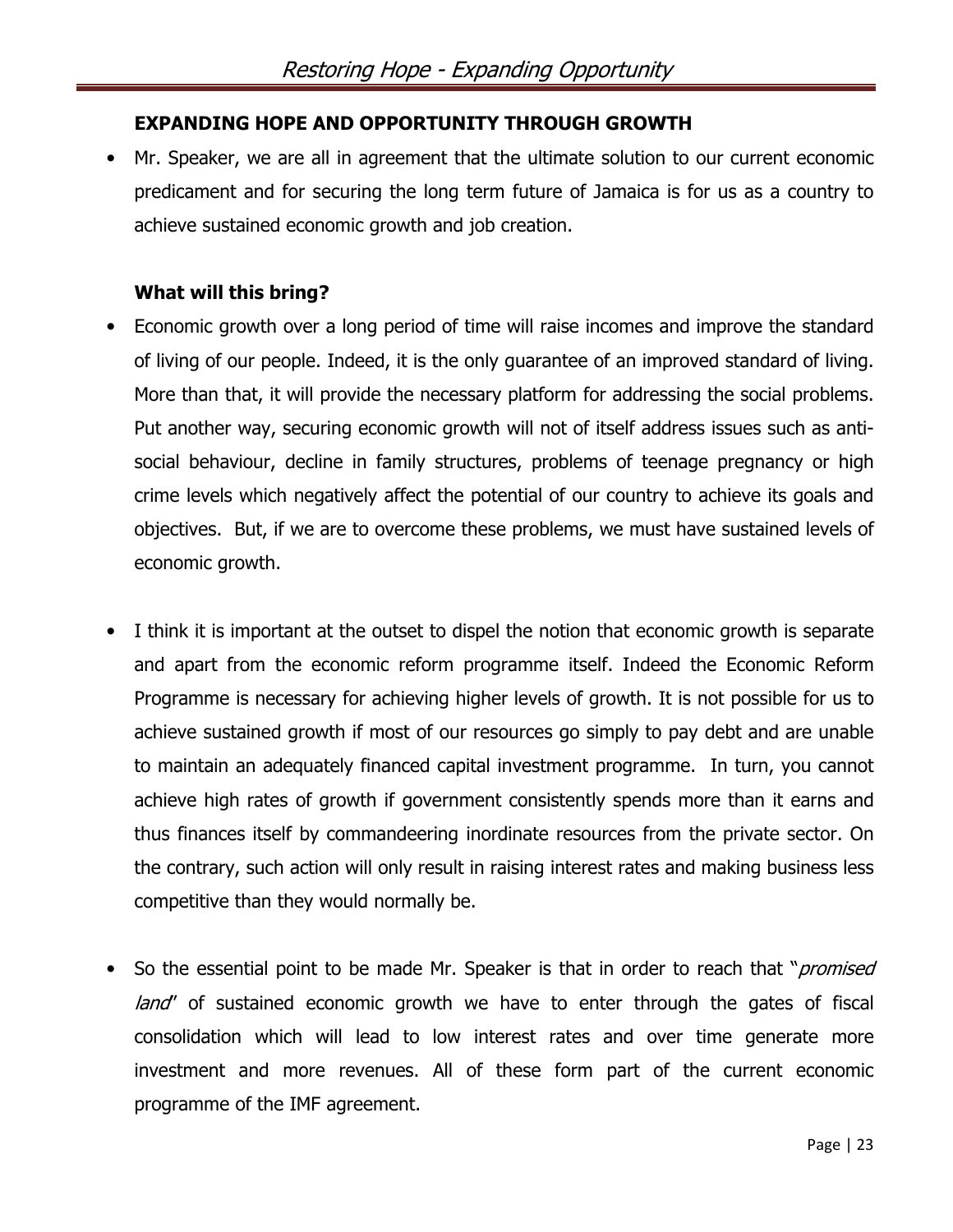#### The Growth Agenda

- So, the first requirement, and let me say it clearly, the first requirement of the growth agenda is that we need to maintain our commitment to the current economic reforms and the difficult adjustments that that entail. WE HAVE TO STAY THE COURSE.
- Beyond that, I think we can all agree that the basic pre-requisite for growth would include:
	- easy access to affordable credit;
	- efficient, facilitative government institutions supportive of investments;
	- a legal system that resolves disputes impartially and speedily; and,
	- a society which will view positively and reward those who achieve successful business investments.
- Sustained growth will also require an environment which facilitates new entrants coming on to the field of business investments and allows small to become medium, and medium to become large , not on the basis of political or social connections, but simply on the basis of their capacity and their entrepreneurial drive.

#### BUSINESS ENVIRONMENT

- In order to achieve this, the government will undertake a series of measures to enhance the business environment. Among these will be streamlining the business registration process simply by providing a single super-form to facilitate a one-stop business registration process.
- Page | 24 • Also we will in the course of this year table a Secured Obligations Bill in the parliament to facilitate access to credit by using movable property as collateral. I should remind the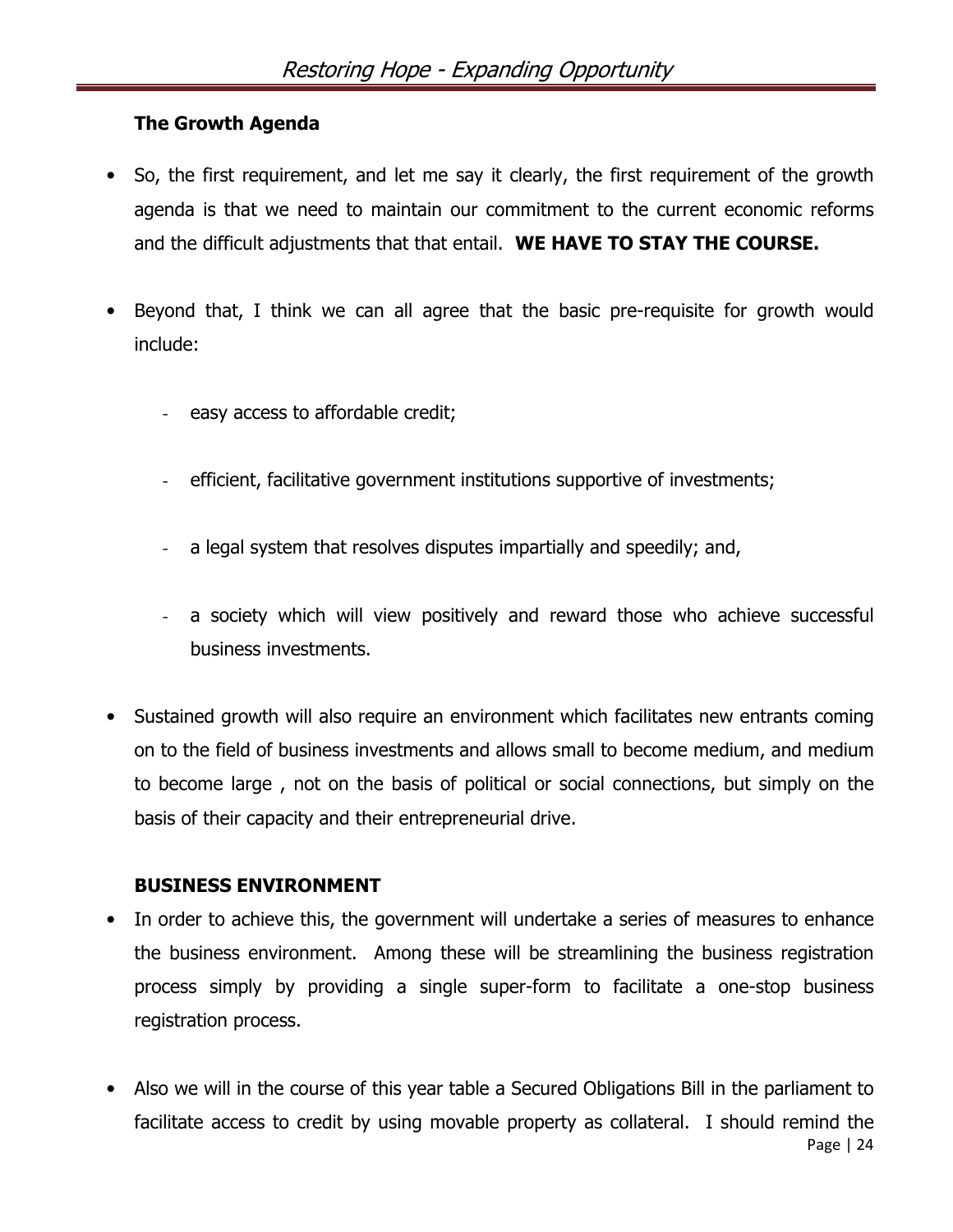House also that the coming into operation of the Credit Bureau this year will, overtime, facilitate a downward move in interest rates and persons who have a good credit risk will have access to credit on better terms.

#### PRIVATIZATION PROCESS

- An important part of the growth agenda involves the swift and efficient privatization of entities that are under-performing or otherwise do not form part of core activities of government.
- In this regard, the government is actively pursuing a privatization programme. Enterprise Teams have been established and are working with regard to the privatization of:
	- Kingston Container Terminal,
	- Norman Manley Airport,
	- Jamaica Railway Corporation; and,
	- Caymanas Track Limited.
- I should also point out that Cabinet in March gave approval for the divestment of the Government of Jamaica shares in Wallenford Coffee Company. Final negotiations are now taking place with the preferred bidder. When completed the result will yield savings of over J\$200M per year for the Government of Jamaica which represents the annual loss for the Company.
- The House should note also that the government is pursuing plans for either a sale or lease agreement for its shares in Clarendon Alumina Partners Limited. Discussions are actively taking place as we speak, and I am cautiously optimistic as to the outcome.

#### MAJOR PROJECTS

• Separate and apart from the general efforts to support the business environment and to sustain a stable macroeconomic environment, there are some critical strategic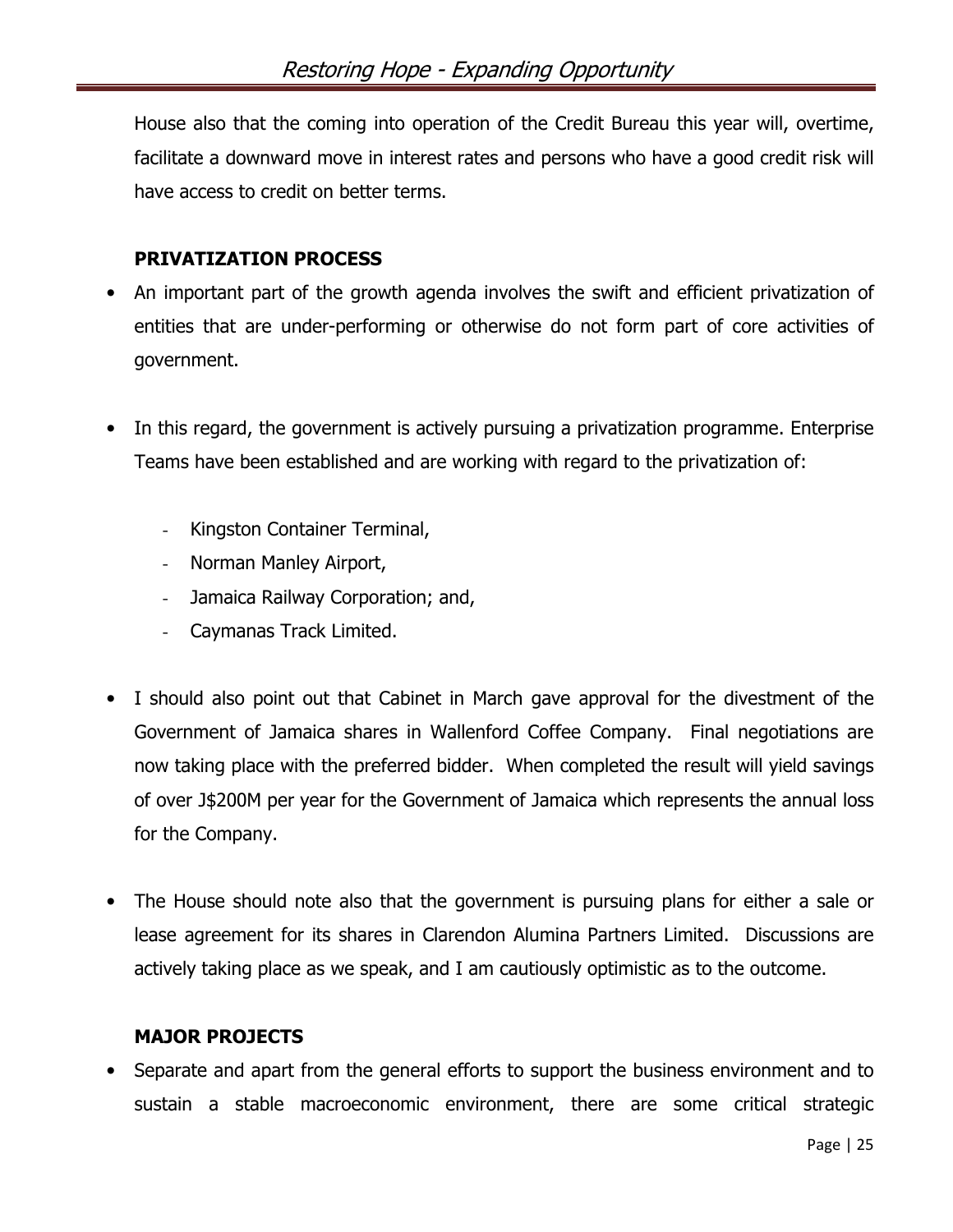investments which in the near to medium term have the capacity to change the economic landscape of the country decisively.

#### Logistics Hub

- The first of these areas of strategic investment with tremendous potential relates to the establishment of Jamaica as a Logistics Hub. This will take advantage of the expansion of the Panama Canal due for completion in 2015, and exploit Jamaica's geographic location in relation to the canal. Succeeding at this will involve many different elements.
	- In the first instance it will be facilitated by the privatization of the Kingston Container Terminal.
	- It will also involve the completion of the Port Community System which will electronically integrate and streamline export and import procedures;
	- It will facilitate an overall improvement in trading practices and lower the cost of doing business in Jamaica's ports.
	- Ultimately we aim to achieve the paperless processing of transhipment activities.
- The Hub will start with a phased roll out by the end of this fiscal year and is expected to be completed in 2015/2016. In addition, establishing Jamaica as a Logistics Hub will require significant investments in the sea and air ports as well as Jamaica's industrial infrastructure and will involve a wide cross section of public and private sector interests.

#### ICT

• The second major node of the strategic investments relates to the ICT activities. In 2013-14 a total of US\$20M will be committed by the Development Bank of Jamaica to facilitate construction of ICT centres that will create an estimated 7,000 to 8,000 jobs. This follows a similar commitment last year which has been largely taken up. These estimates do not include other jobs to be provided in this sector by non DBJ investments.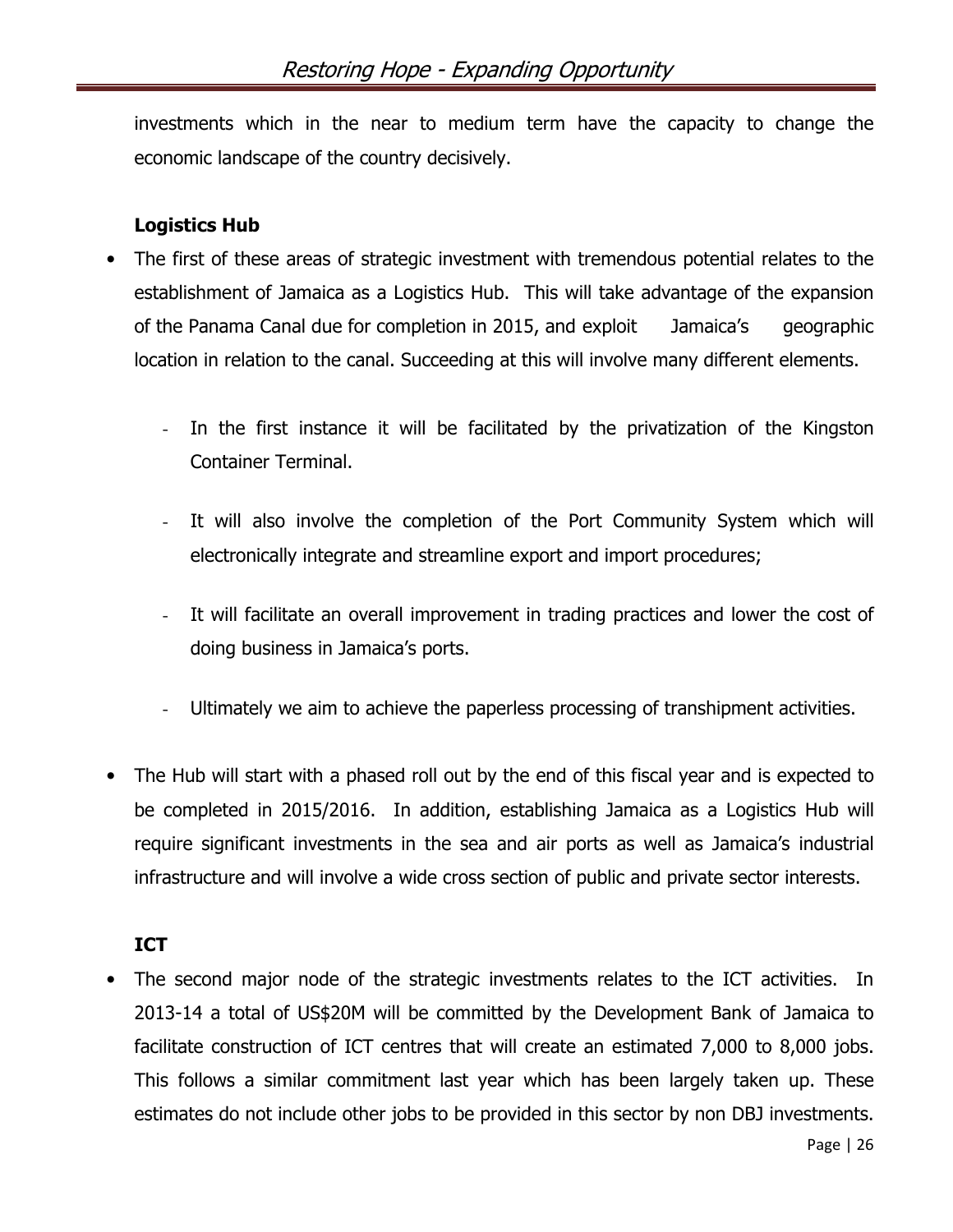There is no limit to what Jamaica can achieve in this sector and I urge private investors to enter the sector boldly.

#### AGRO Parks

- The government is committed to the establishment of nine agro parks in order to create employment, increase agricultural output, reduce the national food import bill and stimulate food exports.
- Two have already been started (Amity Hall in St. Catherine, and Ebony Park in Clarendon) with Plantain Garden River being prepared for onion production as we speak. Before the end of this fiscal year another two parks will be brought under production and these are Meylersfield in Westmoreland and Ettingdon in Trelawny.
- These parks are funded in part by the EU and are being developed jointly with the Agro Investment Corporation and the National Irrigation Commission providing infrastructural development and irrigation facilities respectively.
- These Agro Parks, Mr. Speaker, are being developed jointly using public private initiative involving both large and small farmers. We are ensuring that all aspects of the value chain are being covered from germination to processing to marketing; and will in many instances involve the "mother farm satellite" method of production.
- For example as a result of these initiatives let look at just a few of the crops contemplated:
	- Some 1700 acres of sorghum production to reduce grain imports for animal feed is underway. The planned initial rotation of 500 acres of sorghum with red peas by August/September will see a reduction in red peas imports by 33%;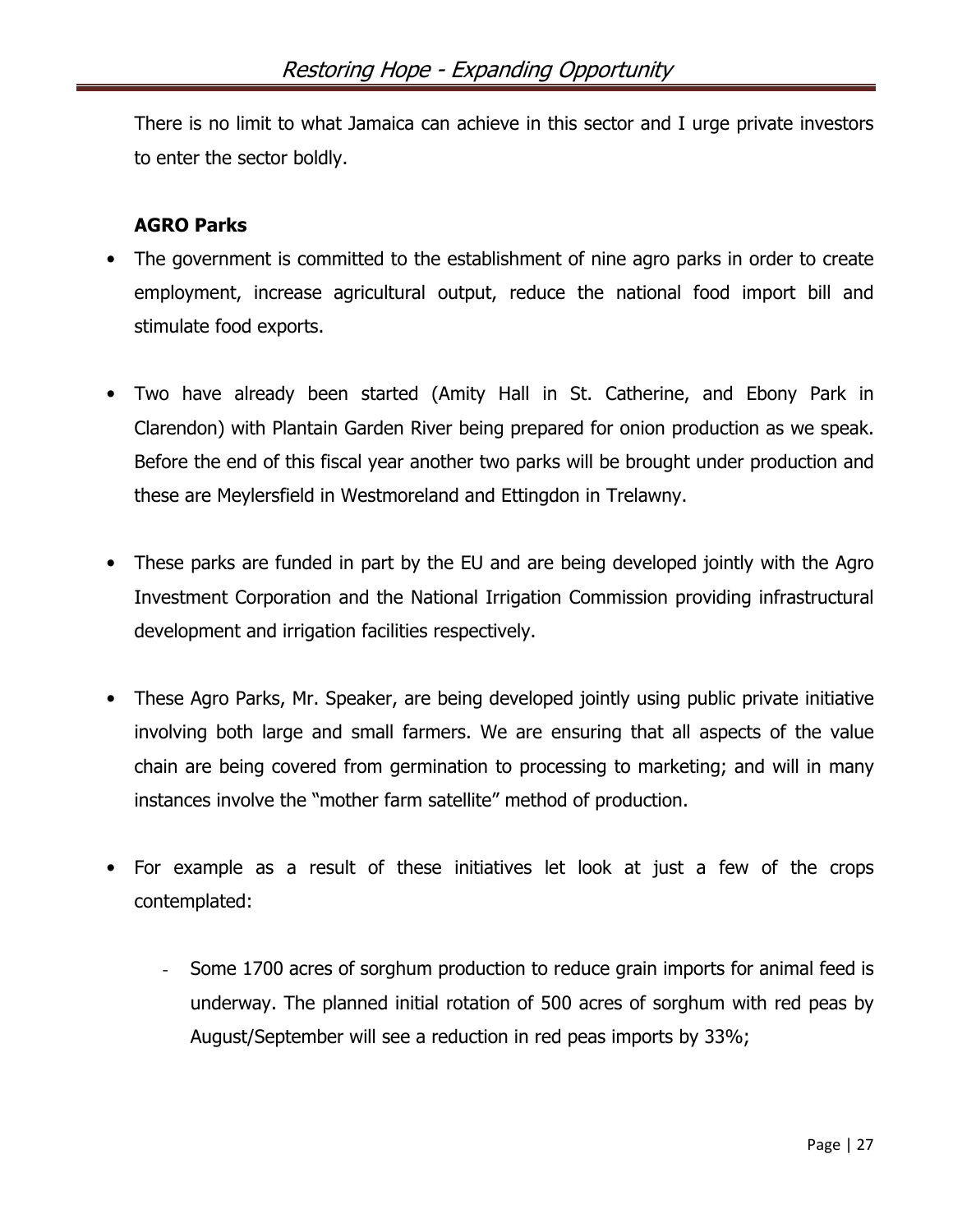- some 689 acres of onions will be planted shortly reducing the import bill for onions by about 45%; and,
- Additionally, 550 acres of vegetables, legumes, condiments and tubers in these parks is only a start of the significant government facilitated initiative to increase production.
- These activities, Mr. Speaker, will see approximately J\$1.1B dollars of revenue flowing to farmers before the end of this fiscal year providing approximately 1500 persons with direct employment and approximately 2500 part time jobs.
- There is also a major expansion of cassava production underway to provide raw materials for the beer industry.
- These are just some of the examples of the private sector taking advantage of the improved competitiveness that is becoming characteristic of the Jamaican economy.

#### Infrastructure

Apart from Port Infrastructure an important part of the growth agenda relates to general infrastructure development.

- With regard to road infrastructure, already China Harbour is investing US\$620M in the North South Highway link. Segment 1 of this project is already underway as we speak. The other segments will begin this fiscal year.
- There are other projects currently being planned including the westward expansion of Highway 2000 from May Pen to Williamsfield.
- The major infrastructure development project is also being financed by China EXIM Bank.
- The NHT will spend some \$23B on housing to mention just a few.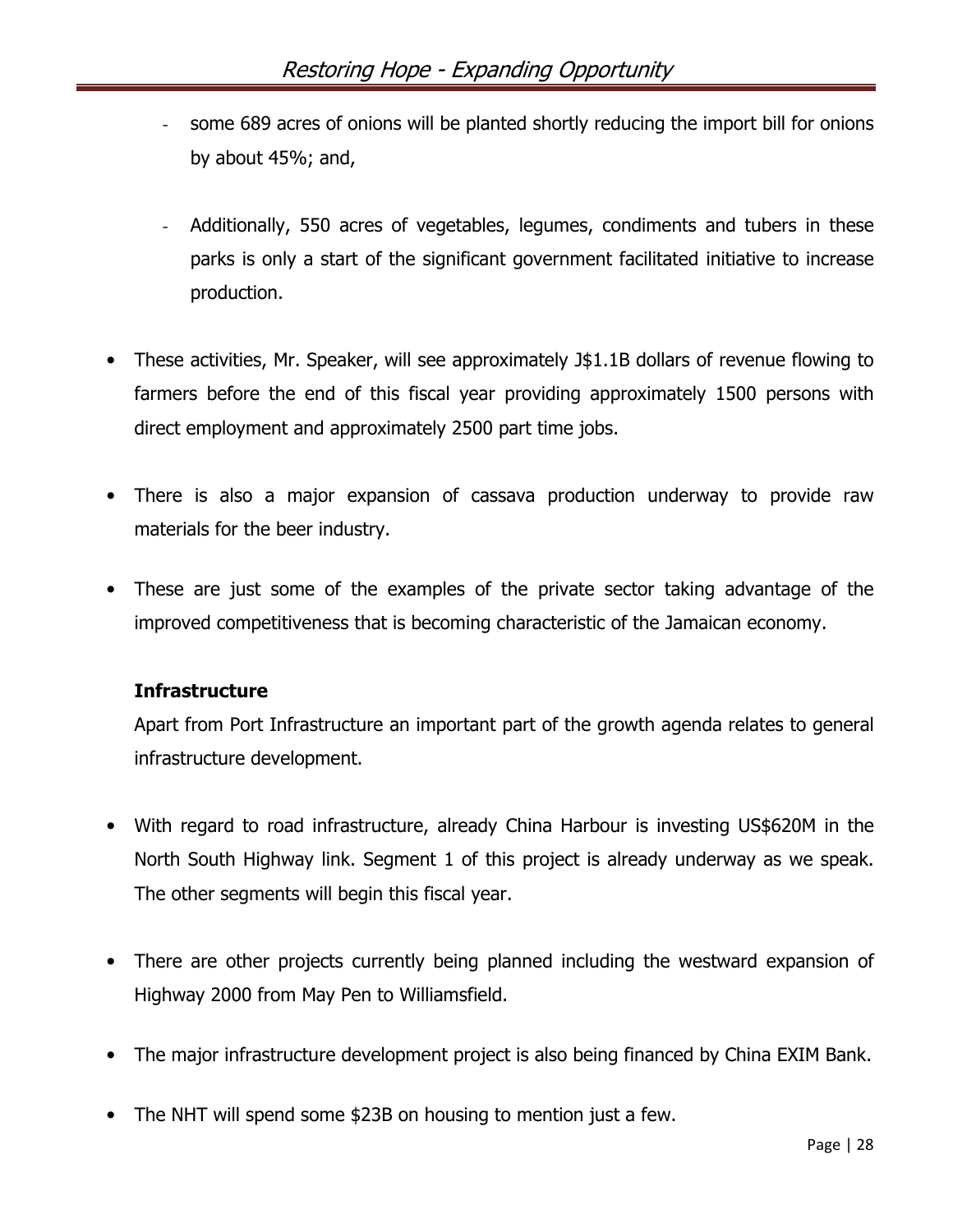#### Energy

Reducing energy costs and developing additional generating capacity and investing in renewable resources are also essential components of the country's growth agenda. In the course of the debate next week the Minister with responsibility for Energy will speak to the energy component of the Agenda.

#### Integrated Resort Developments

- Mr. Speaker, as you are no doubt aware in 2010 the Casino Gaming Act was passed by both this Honourable House and the Senate, and the Governor General gave his assent in May of that year. Parts I, II, & X were brought into operation by the then Minister of Finance. I have signed the Casino Gaming Act 2010 (Appointed Day) Notice 2013 appointing 17 April 2013 as the day on which parts III to IX and the second to sixth schedules shall come into operation.
- Part III of the Act deals with Approved Integrated Resort Developments. Approved Integrated Resort Developments are the means by which the Government of Jamaica (GOJ) proposes to substantially grow the Hotel Sector with accompanying Casinos, Entertainment, Banqueting and other facilities.
- The model which the GOJ is using is a model based on the successful model introduced by the City State of Singapore. Singapore introduced the concept of Integrated Resorts inclusive of Hotels, restaurants, shopping, convention space, and with them Casinos were brought to Singapore. The Government of Singapore invited Requests for concepts. It received a number of proposals and selected two (2) as Integrated Resorts. The rest is history, as this has lead both to a phenomenal growth in Tourism in Singapore but Singapore now earns more from its Casino floors than Las Vegas, Nevada in the USA.
- Here in Jamaica, our Casino Gaming Act provides that the Minister may, by Order, declare an Integrated Resort Development to be an approved Integrated Resort Development. Our Law requires that the Integrated Resort Development when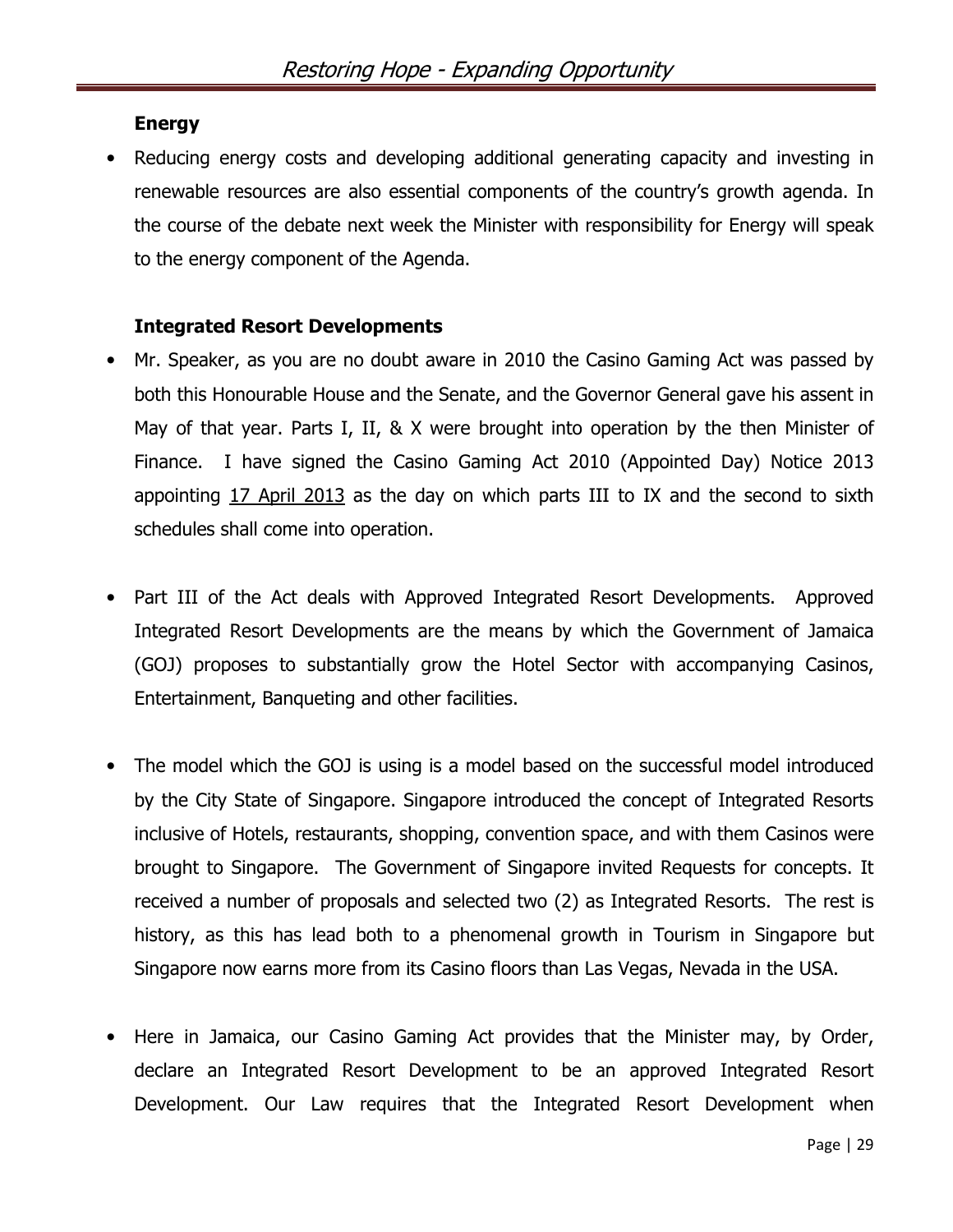completed, will comprise one or more Hotels providing in the aggregate at least 2000 Hotel rooms. Our Law specifically excludes hotel rooms already in existence or under construction prior to the making of an application for an Order Mr. Speaker, each new Integrated Resort has to have 2000 new Hotel rooms.

- Our Law also provides that approved integrated Resorts may have casinos in operation on their premises.
- In October and November of the last calendar year this Honourable House and the Senate passed both the Casino Gaming (Application for Declaration of Approved Integrated Resort Development) Regulations 2012 and the Casino Gaming (Prescribed Games) Regulations 2012. Both Regulations were gazetted yesterday.
- It has been established that Integrated Resort Developments with Casino will create at least five (5) jobs per room. Our Law provides for a maximum of three (3) such resorts with 2000 new rooms each. This will, upon completion, translate into at least 30,000.00 new permanent jobs. The construction phase of these Approved Integrated Resorts will lead to thousands of jobs.
- Against this background Mr. Speaker, I have much pleasure in advising this Honourable House and the Nation that as of 01 June 2013 the Government of Jamaica will be receiving Requests for Proposals inclusive of Applications under the Casino Gaming (Application for Declaration of Approved Integrated Resort Development) Regulation 2012.
- The period for the receipt of Requests for Proposals and Completed Applications will be 01 June 2013 to 30 September 2013. I expect to be able to make Orders declaring Approved Integrated Resort Developments by early in the New Year. I am advised by the Casino Gaming Commission that already there are at least six serious expressions of interests.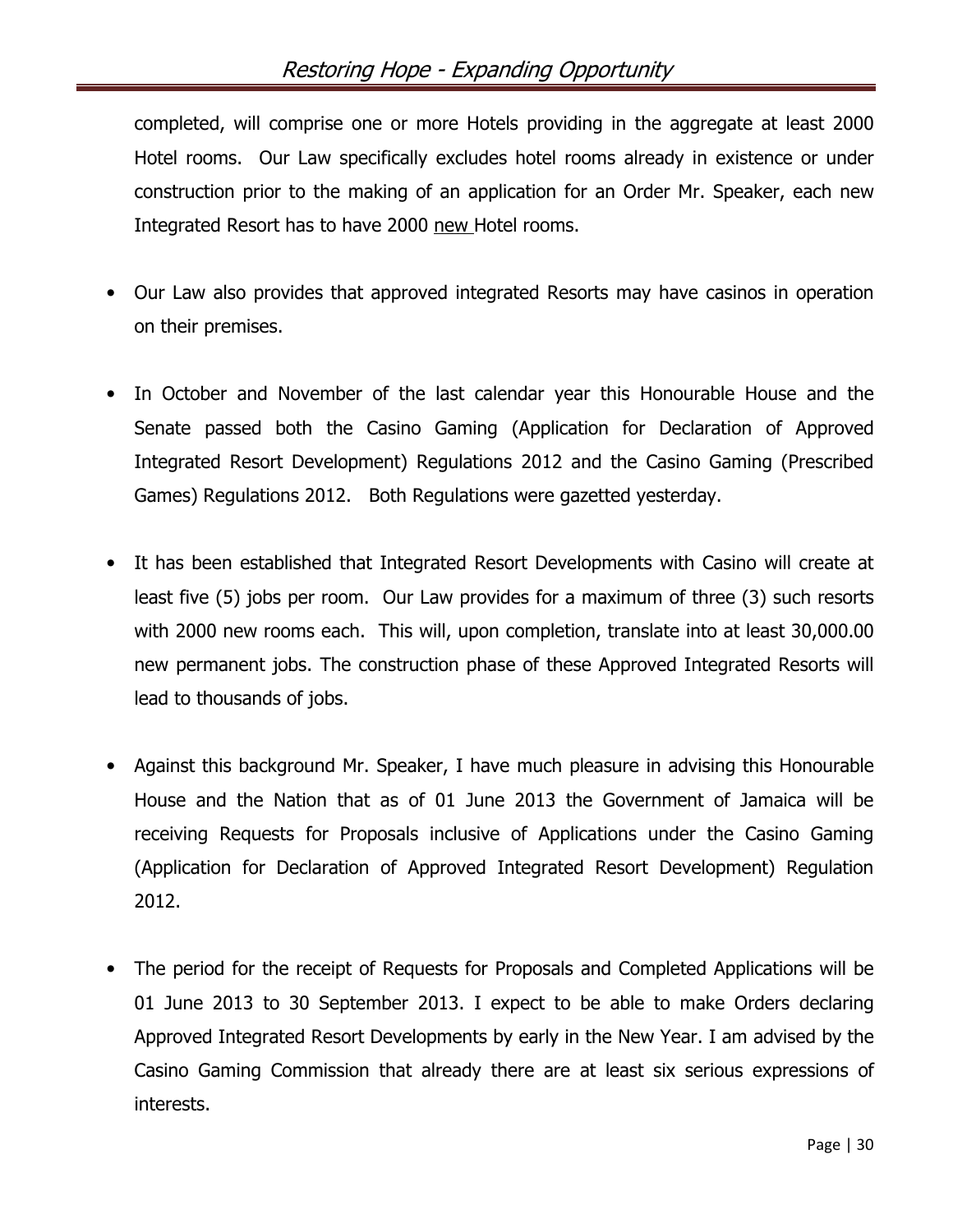#### Major Hotels

- Mr. Speaker, even while we are moving to request proposals for integrated resort developments that should trigger major new investment in the tourism sector, we must recognise that the industry has to respond to continuing competitive pressures from other destinations. It is therefore important that at the same time we attract investment in existing hotels and other facilities. If the sector is to continue to grow, we must constantly raise competitiveness, which means we must both secure investment in new rooms and in the upgrading of our existing stock.
- Significant investment is currently underway in the upgrading of several tourism properties involving new owners and brands that are bound to enhance the attractiveness of our destination. These include the Seashore Beach Bay Resort, formerly Poinciana in Negril, which was acquired last year by Karisma, a group out of Mexico. The property is being upgraded at a cost of J\$1.135 billion.
- Then there is the former Starfish Hotel in Trelawny which was also acquired last year by the Sunwing Travel Group of Canada, a partner of TUI, the world's largest tour operator. The hotel will be operated under the Memories White Sand brand and its 350 rooms are undergoing major refurbishing involving an investment of over J\$2.5 billion.
- Next is the resort property at Braco owned by the National Insurance Fund, where Melia Hotels International [MHI], a global chain, will be entering into an agreement to operate this hotel. Its 226 rooms will undergo major renovation in the coming months.
- Mr. Speaker, in the period while we were out of office, no new hotel investments were secured. As a result, investment in the sector plummeted. The new RIU hotel now being built at Mahoe Bay in Montego Bay has broken this drought in hotel construction. Last November Riu commenced construction of its 238 room hotel which will be opened for the winter 2013/14 season. This is an investment of over J\$4 billion [US\$43 million], and will represent RIU's high-end brand of suites.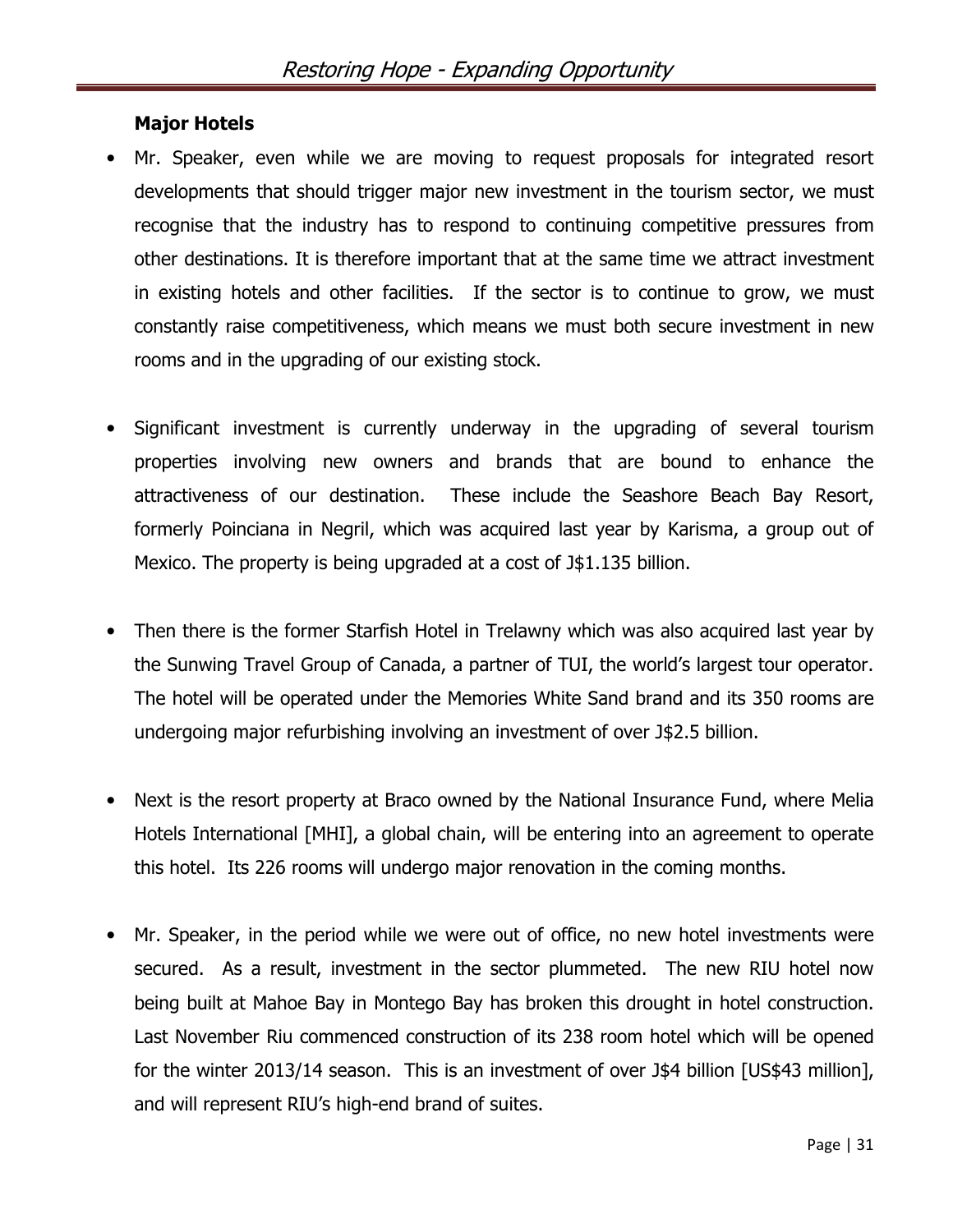• So Mr. Speaker, our tourist industry is experiencing a transition, with new investors contributing to revitalisation of existing resorts and adding to economic activity. These players will bring to the marketplace exciting products that will bolster the local industry in the period ahead.

#### Public Sector Transformation

- Public sector reform is an important component of the growth agenda. If we are to improve competitiveness and create a better quality of life for our citizens, then we will have to ensure greater speed of decision-making within the government and greater levels of efficiency measured by the reduction of costs in delivering service. We also need to have a different set of attitudes with respect to how we treat members of the general public as well as those who are seeking to do business in Jamaica.
- Among the decisions already taken by the Cabinet is that we will increase the number of Executive Agencies to ensure greater efficiencies in the delivery of services. The Executive Agencies will have autonomy for the overall management of their operations in regard to human resource issues and financial management both within a strict accountability framework. As of April 1, 2013, Jamaica Customs for example, has been established as an Executive Agency.
- The transition of Jamaica Customs will be completed within the next six months. This will enable increased flexibility with respect to staffing and the rules of employment, as well as management of its financial resources, which will ultimately enable greater efficiency. Other agencies are slated for similar treatment including the Department of Fisheries and the Port Management Services.
- In the same vein, a number of departments and agencies are being merged with a view to enabling greater cost efficiencies - Betting Gaming and Lotteries Commission to be merged with the Jamaica Racing Commission; the University Council of Jamaica to be merged with the Council of Community Colleges of Jamaica to form the Jamaica Tertiary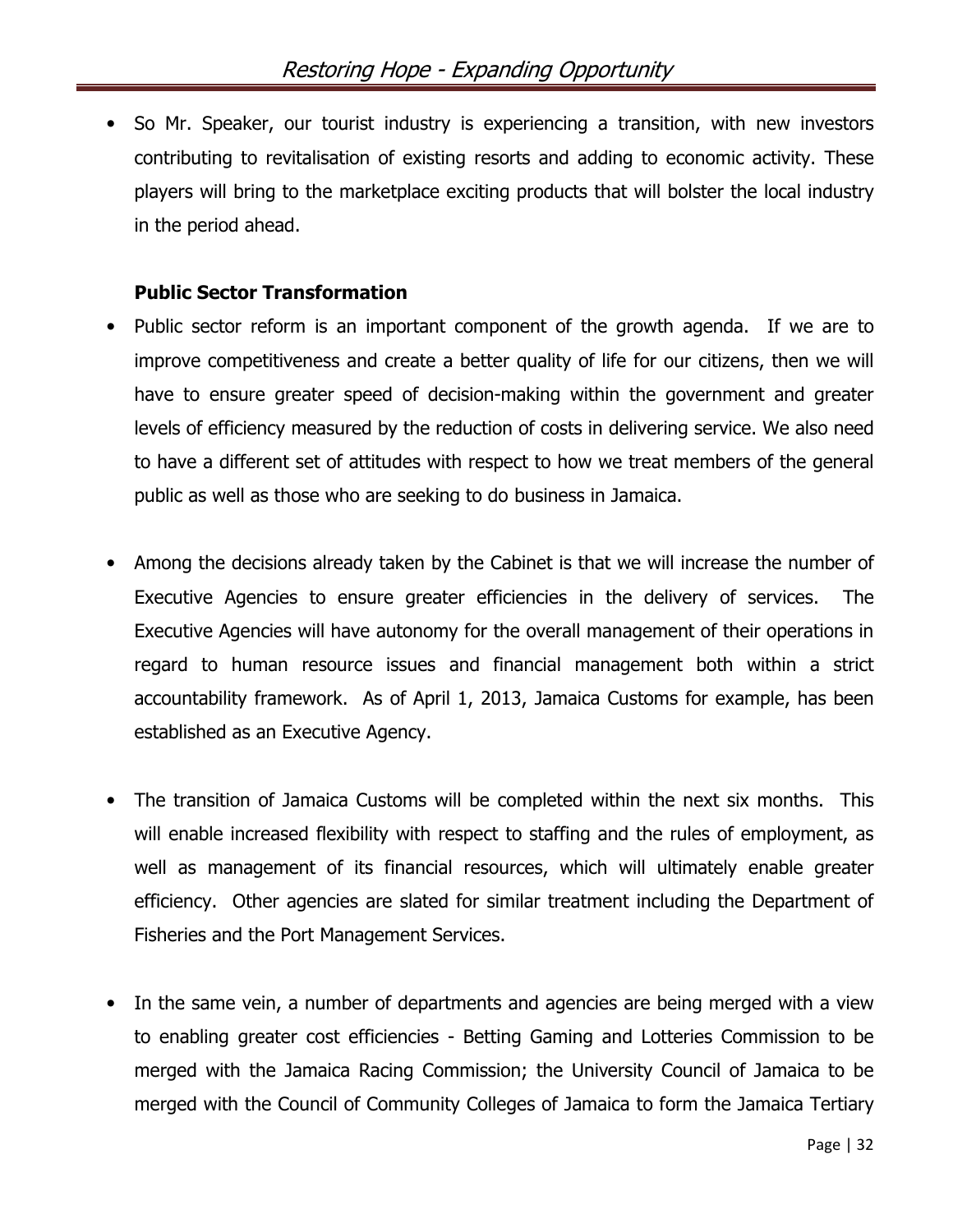Commission; The research facilities of the Jamaican government are being integrated into a National Institute of Science and Technology. All of this represents just one aspect of what is being pursued, and there are other agencies which are currently being reviewed with a view to reducing the cost and size of their operations.

- In addition, Cabinet has taken the decision to establish a Strategic Human Resource Management Unit to serve the entire government. This Unit will provide policy direction across government and technical guidance to the human resource management departments. The expectation is that the work of this Unit will make way for a public sector which is cohesive and performance based. Intrinsic to this effort is the completion of an Employee Census System (E-Census) which will record the entire listing of public sector employees in order to compile an effective Human Resource Management System.
- Similarly, efforts will be directed at effecting cost savings by putting in place systems of energy conservation and new ICT systems which will reduce the cost of communication within government.
- In pursuit of this, the decision has been taken to merge Fiscal Services Limited with Central Information Technology Office (CITO) and create a new technical office to drive E-government. This represents a very complex set of efforts and will require a revitalization of the management structures of the Public Sector Transformation Unit.
- We have two ICT related activities which will be developed and implemented at a later stage. We propose to complete the consolidation of payment and filing of labour-related taxes. We also propose to complete and expand the phased implementation of the Export Fast Track Facility and electronic filing and payment systems. These activities should simplify and make doing business with the government more efficient.
- We would like to thank Mrs. Patricia Sinclair McCalla, who is now retired and who in her last years in the government devoted much time to the Public Sector Transformation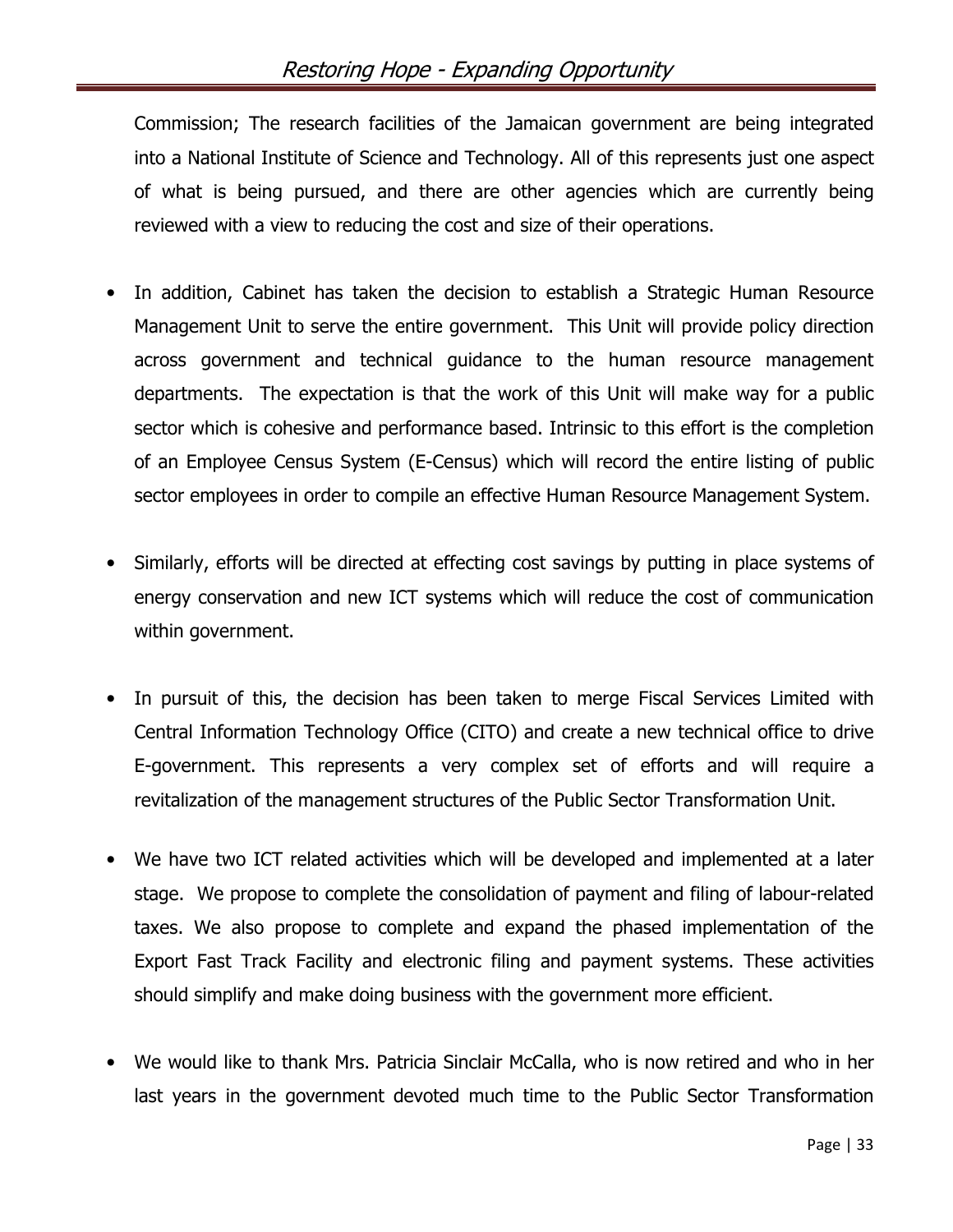Unit. The Most Honourable Prime Minister will report on these new management arrangement which will be put in place to drive Public Sector reform. Make no mistake however; we consider this an urgent priority.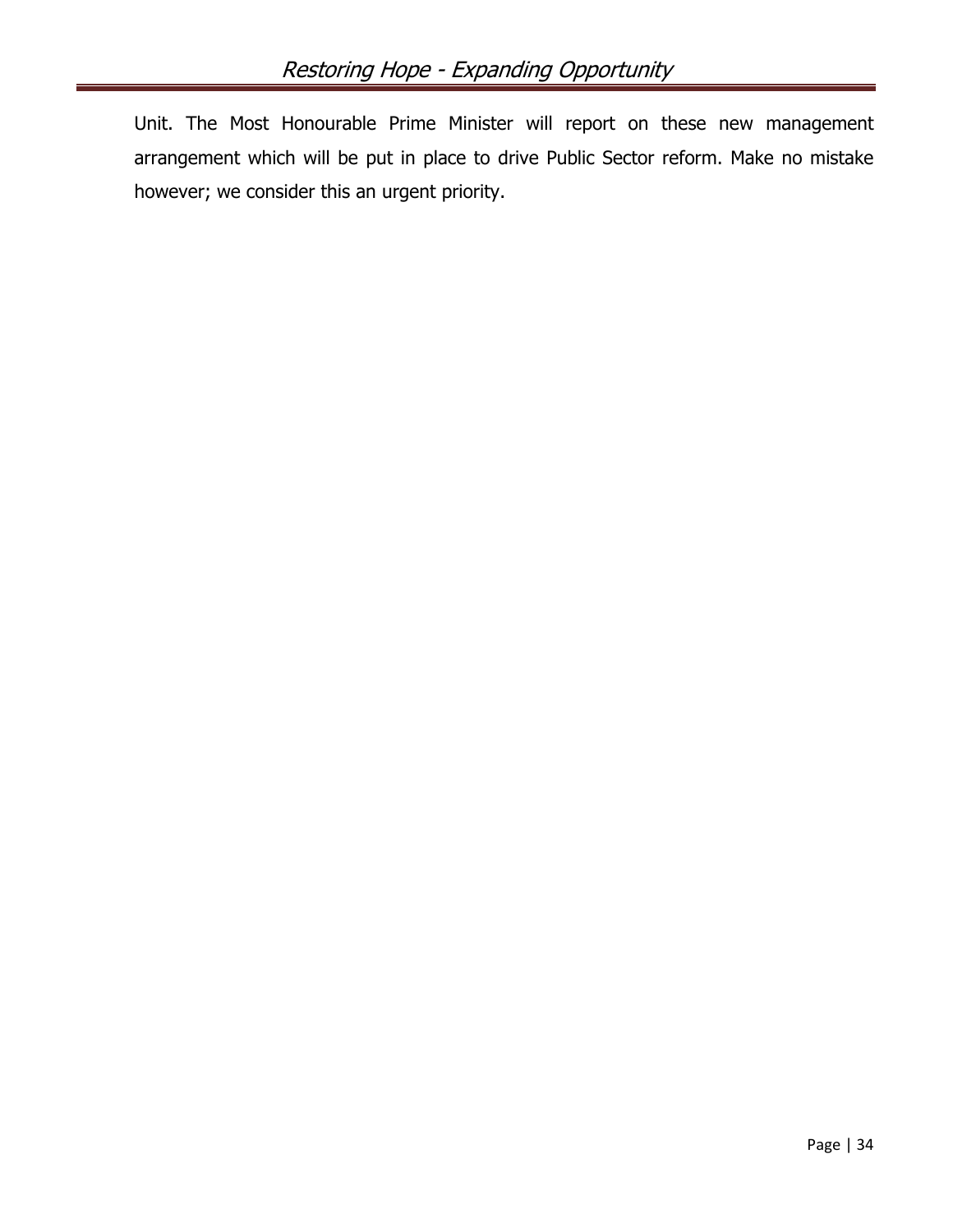#### THE TAX REFORM AGENDA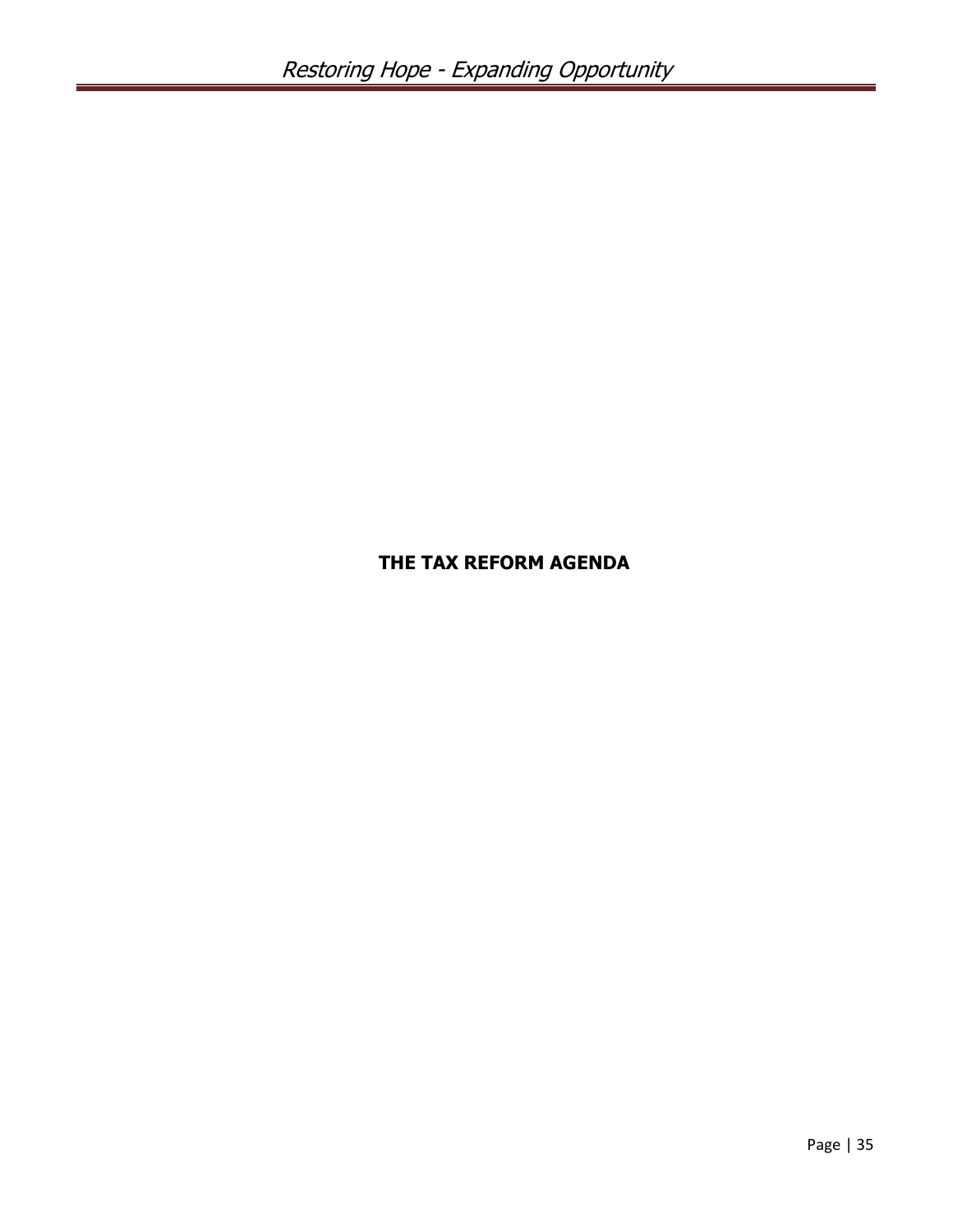#### TAX REFORM

- The programme that we are implementing to modernise public financial management, involves simultaneous overhaul of the systems of expenditure control and tax reform and strengthening of tax administration. Mr. Speaker, let me remind this house, that as I stated last year, the guiding principles underlying the Government's tax reform efforts are:
	- To meet the revenue demands of the budget
	- Ensure greater equity and simplicity
	- Increase compliance
- The reform process itself, will operate on three fronts: policy, legislative, and institutional.

#### 1. Policy Reform

In keeping with the guiding principles that I enunciated earlier the policy reform measures that are being undertaken are intended to:

- widen the tax base for both corporate income tax and consumption taxes;
- reduce distortions in the system especially in regard to tax incentives and waivers;
- introduce legislative and administrative instruments to increase compliance; and,
- lower rates including personal income tax to a competitive level depending on improvements in the revenue.

#### 2. Legislative Reform

Over the next four years, Jamaica will institute the most comprehensive legislative reform of its tax system in several decades. Specifically, in the FY 2014/16 period, the programme will cover legislation to: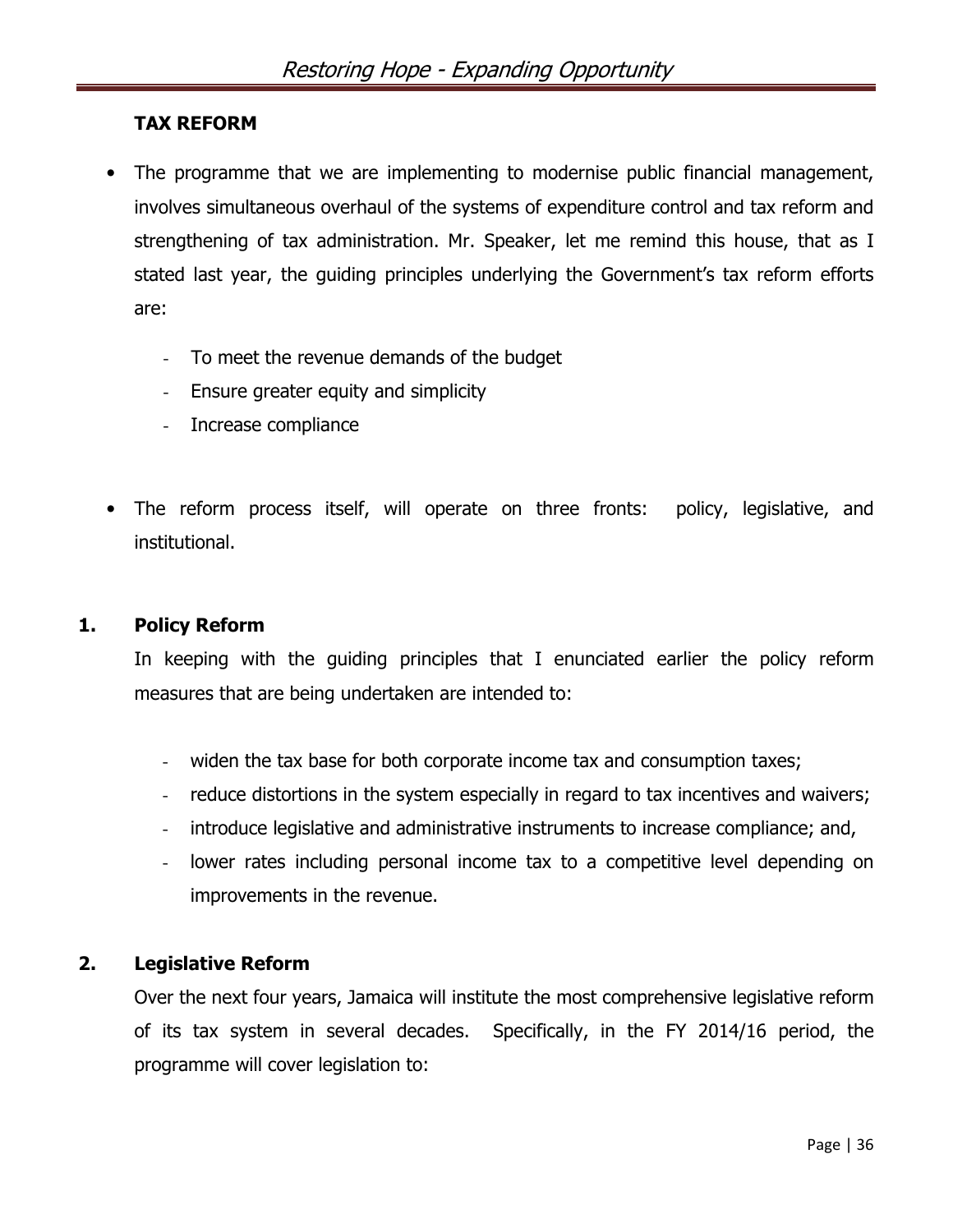- modernise income tax, property tax, custom tariffs and social contributions;
- reduce tax and tariff exemptions in all major taxes, except for a limited number of specific goods and services especially related to exports;
- remove of most exemptions and most items eligible for zero rating. This will not apply to exports;
- provide standardized powers to Tax Administration Jamaica and Jamaica Customs to allow for electronic lodgements of transactions
- provide powers to TAJ and Customs that will enable improved auditing and arrears collection.

Mr. Speaker, you will recall that this Parliament has already passed the legislation to introduce a debt write-off policy for tax arrears.

- eliminate ministerial discretionary powers to grant tax relief and introduce an Omnibus Incentive Act. This legislation is to be tabled in Parliament by September 2013. An interim scheme that establishes caps for the different categories for discretionary waivers is now in place, but will be replaced by the Omnibus Act by the end of December 2013. The process of consultations with stakeholders in the public and private sectors is in its final stages, prior to completion of the policy document and approval by Cabinet.
- provide clear quidelines for the tax treatment of charities until the Charities Act, which is expected to be tabled in Parliament by September 2013. The harmonization of tax treatment of charities across all tax types is to be concluded by the end of May 2013. Further a new registration process for charitable organizations is to be in place by November 2013.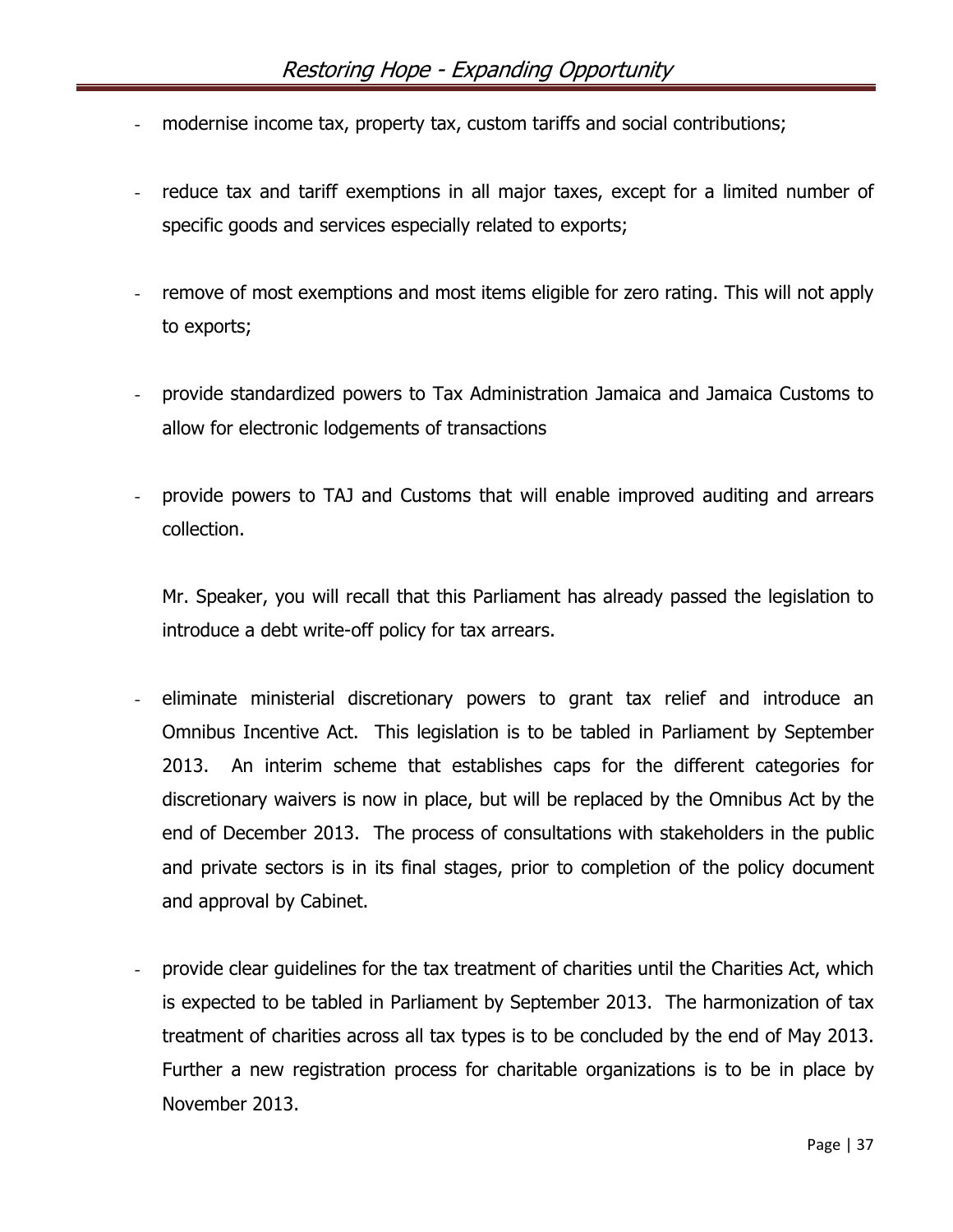• A detailed action plan for implementing these reform measures is to be ready by May 2013.

#### 3. Institutional Reform

To underpin the policy and legislative reform, important institutional changes are being made; including institutional strengthening of Tax Administration Jamaica and Jamaica Customs. Mr. Speaker, I have already addressed the conversion of Jamaica Customs to Executive Agency status and the benefits to be derived from the merger of CITO and Fiscal Services Department under Public Sector Transformation.

Tax Administration Jamaica is procuring a new, modern integration system to support its operations on both organizations are to jointly acquire commercial HR Information System to modernise the functioning of their organization.

In-terms of revenue administration both Tax Administration Jamaica and Jamaica Customs are to implement measures to encourage payments though the commercial banking system.

Handling of tax and duty payments by these organizations requires a significant number of staff leading to inefficiency, inconvenience to the public and high administrative cost. This also distracts the organisation from their core activities. The current alternatives for paying through these organization particularly using credit cards are extremely expensive. The Ministry of Finance should seek to negotiate lower rates for the associated fees with the commercial banks.

#### Facilitating Small Businesses

• While we recognize the importance of large firms and their role in creating wealth and job opportunities, we often fail to recognize the critical importance of small businesses to our economy. I am talking about businesses that employ between one and fifty persons.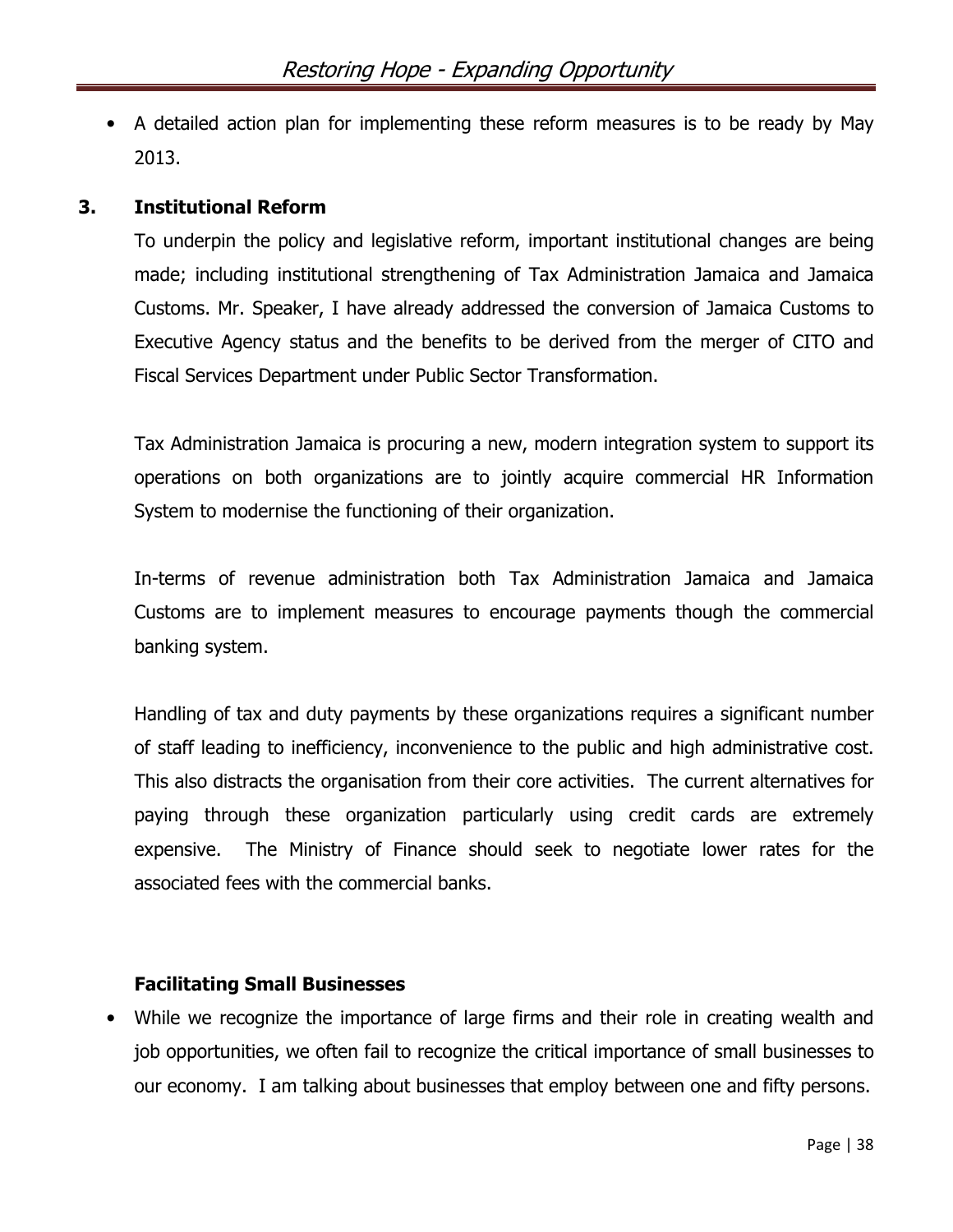- It is not widely recognized that it is small businesses that create the vast majority of jobs.
- The IT provider in the plaza, the drapery installer, the accountant, the plumber, and yes the pan chicken man on the corner, or the goat farmer in St Elizabeth. This is where the majority of jobs in our country come from.
- The small businesses account for some 88 per cent of all firms that file GCT. They represent 50 per cent of our GDP and account for some 53 per cent of the employed labour force in this country.
- What these data suggest, given the economic imperatives which we face, is that special attention should be given to this group to help them further realise their ambitions and help them drive the country forward.
- In the last financial year, the Development Bank of Jamaica made loans valued at J\$630M to some 8,250 Jamaican men and women in the small business sector.
- This financial year, the Bank intends to do a great deal more. We recognize that there is a need for increased supply of credit. The Bank will this year commit \$2B to the micro and small business sector. This will ensure that an estimated 12,250 enterprises can gain access to credit through the Bank's network of intermediaries. This is a significant increase from 850 loans the last financial year.
- 1. **Institutional strengthening -** The DBJ is aware of the need to increase the number of institutions who are extending credit to micro and small enterprises. It is aware that the increase in the pool of funds will only be effective if there is increased access to entrepreneurs.
	- (a) In this regard, the Bank will: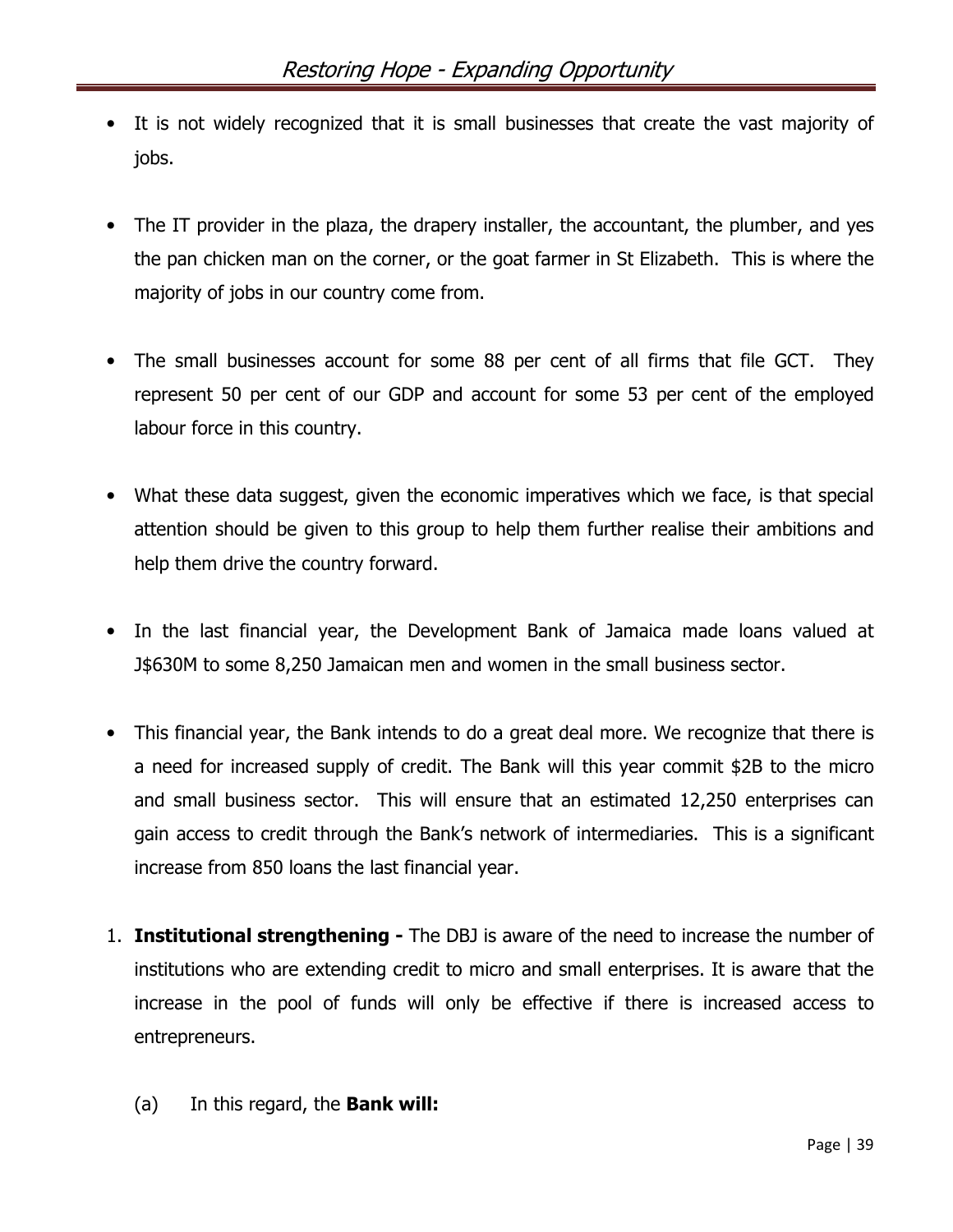- i. Reach out to several credit unions across Jamaica, to review their needs and bring them into the sector;
- ii. Work with current lenders to research and launch new and **innovative loan product**s designed for different sectors of the economy;
- iii. Work with lenders to ensure that new technology for example, **mobile banking is applied thus** reducing the cost of lending; and
- iv. Work with all lenders to identify new products and services that demanded by borrowers but are not now being supported.
- (b) The Bank is supporting the National Peoples Cooperative Banks entry **into the micro credit sector. This** Capacity Building Project is funded by the IDB, the EU, the Caribbean Development Bank and Citi Foundation. Together, they have already designed a loan product, startup staff have been trained, and a roll out in an initial ten branches is expected in May, 2013.
- 2. **Support to Micro Entrepreneurs -** To maximize the available credit and financial services micro and small businesses require some level of support to access and utilize credit effectively. Being aware of this, the Bank will:
	- 1. Introduce an innovative approach to ensure that entrepreneurs have business development support services to include an approach that will increase the efficiency of the borrower as well as using a Voucher System to access business development support from certified private/NGO/Government service providers.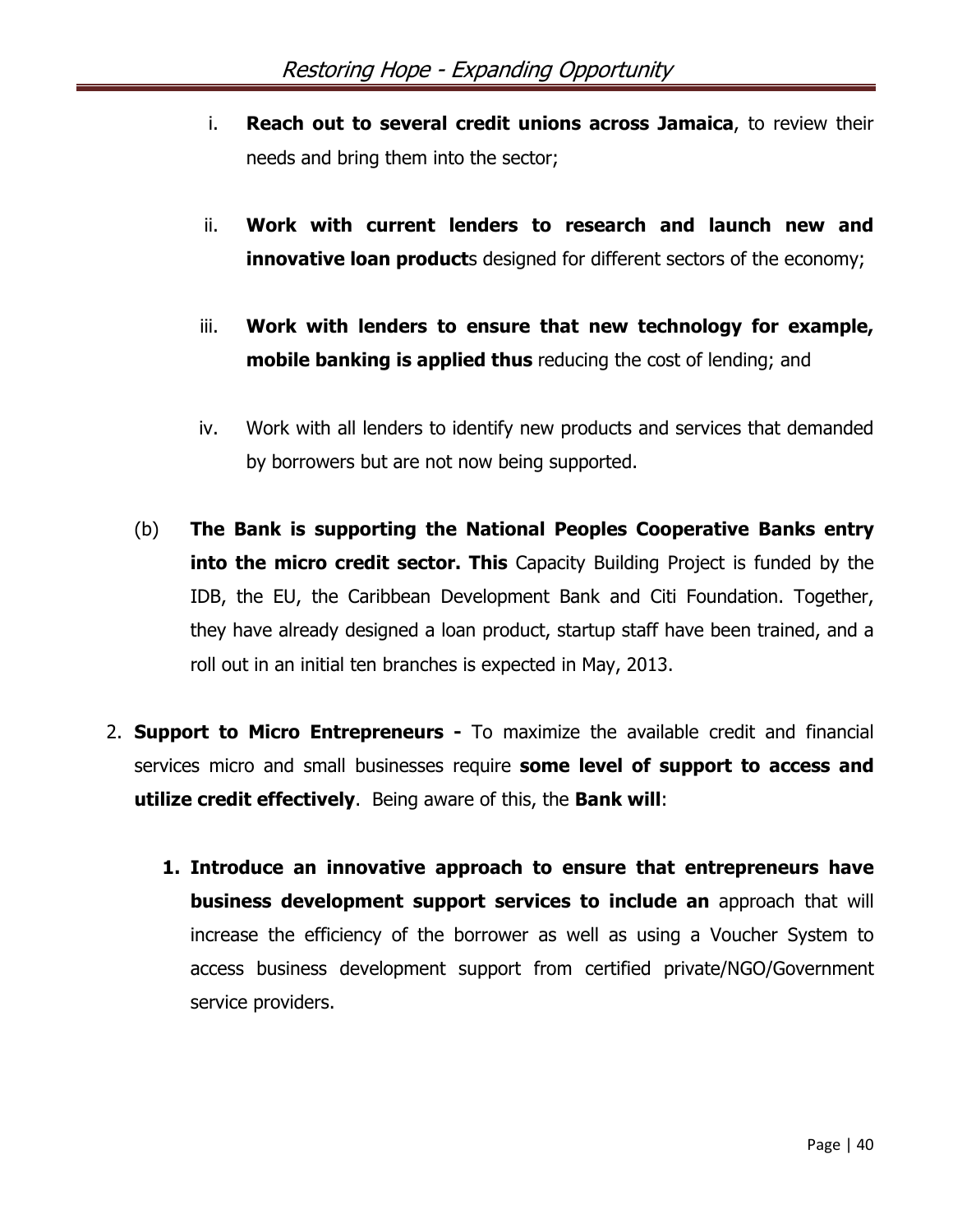- 2. Collaborate with the relevant government agencies that are already charged with identifying and supporting the entry of all entrepreneurs to provide more access and support to the sector.
- The potential of small firms will be realized when they have access to business development support. The work of my colleague minister in this respect is important.
- The Bank will be investing in an innovative approach which ensures island-wide access. This will include the introduction of a 'voucher system', entrepreneurs will be able to 'cash' their voucher in and access the technical assistance they need.
- So if a farmer wants training on how to do use a solar dryer to sun dry and market tomatoes he or she can use their vouchers to purchase technical assistance in drying, in how to prepare packages. If a dressmaker needs a business plan to expand her business she can use her vouchers to receive support for preparing her business plan. The Bank will reimburse the service providers.
- The Bank will be investing in increase financial literacy for entrepreneurs to ensure improved business management.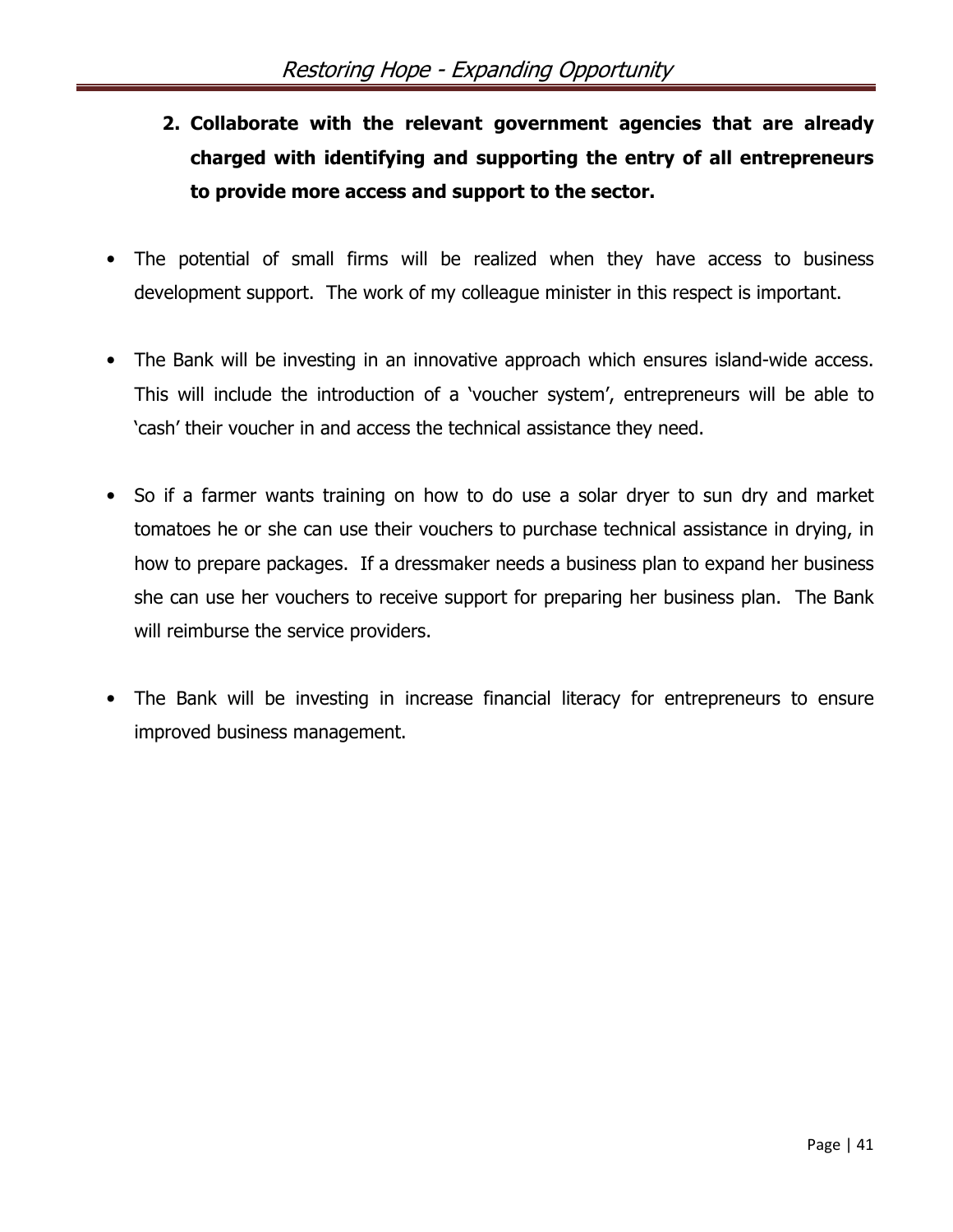# REVENUE MEASURES

(see attachment)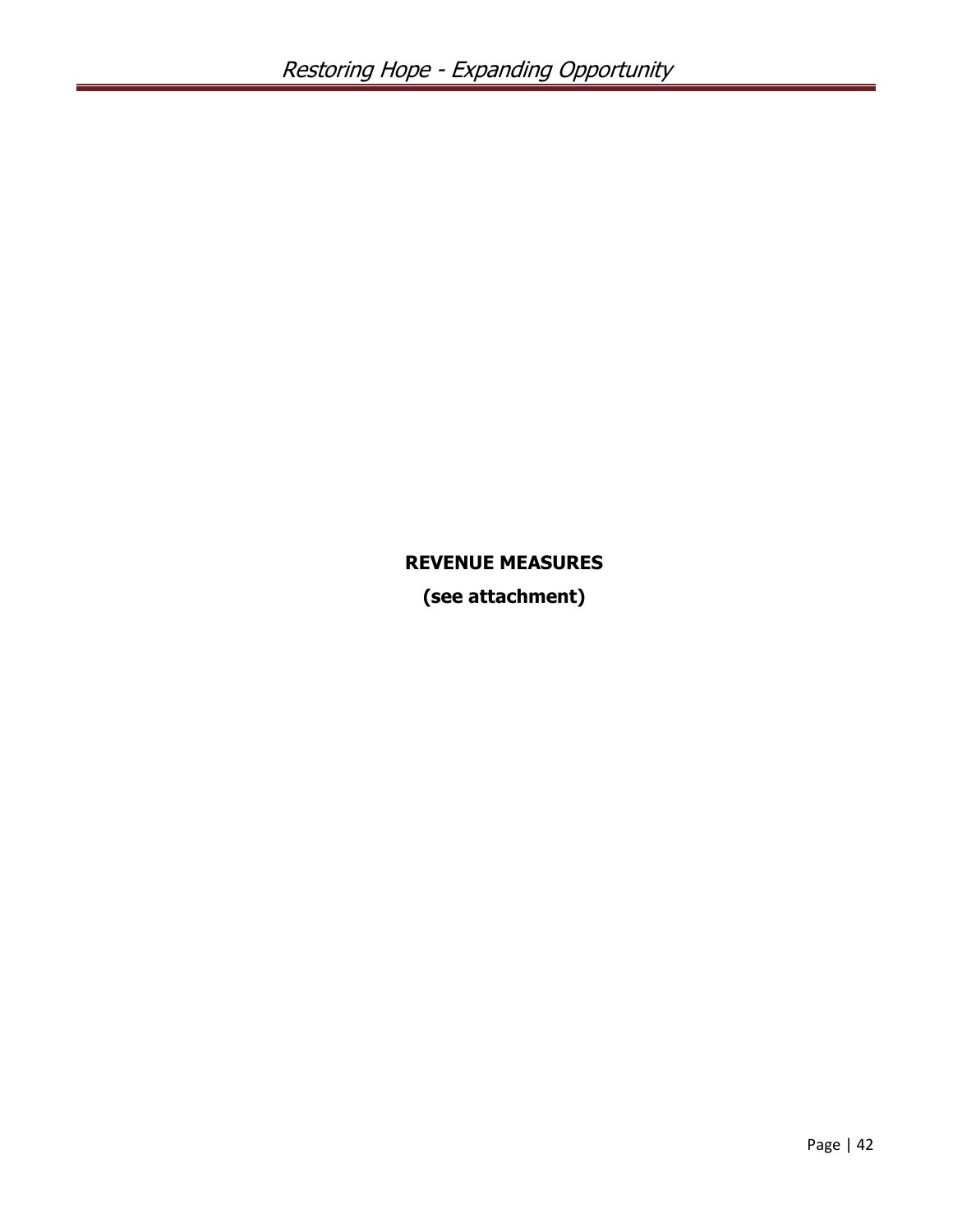#### CONCLUDING COMMENTS

- Mr. Speaker, we have put together a tight budget which will test our capacities as a people. We are also entering a four year Extended Fund Facility agreement which will impose stringent demands on us to meet the performance targets and the structural benchmarks.
- All of this will require national effort and new approaches. We have sought to provide the institutional vehicles for building consensus. For example, we have established the oversight committee monitoring the IMF Programme. The coordinating unit at the Ministry of Finance will begin operations in the next three weeks. And the Partnership for Transformation chaired by the Prime Minister has been reactivated.
- These steps will not by themselves build the consensus which we need nor will we overnight rebuild the confidence in our collective capacities to build a sound economy and society. At each step of the way as we surmount some hurdles, others will appear. All problems won't be solved at once. For example,
- Mr. Speaker we are aware of the concerns being raised by members of the Private Sector in respect of our trade arrangements within CARICOM. The concern is that some CARICOM members may not be adhering to CARICOM's rules of origin requirements which allow goods to be traded duty free throughout the region.
- This is a concern which we share because we are determined that every opportunity should be provided to Jamaica's producers - small, medium and large to operate on a level playing field, where trade and investment are concerned.
- To the extent that breaches are confirmed we stand ready to collaborate with the Jamaican private sector. Because let there be no doubt, growth of Jamaica's economy is our priority.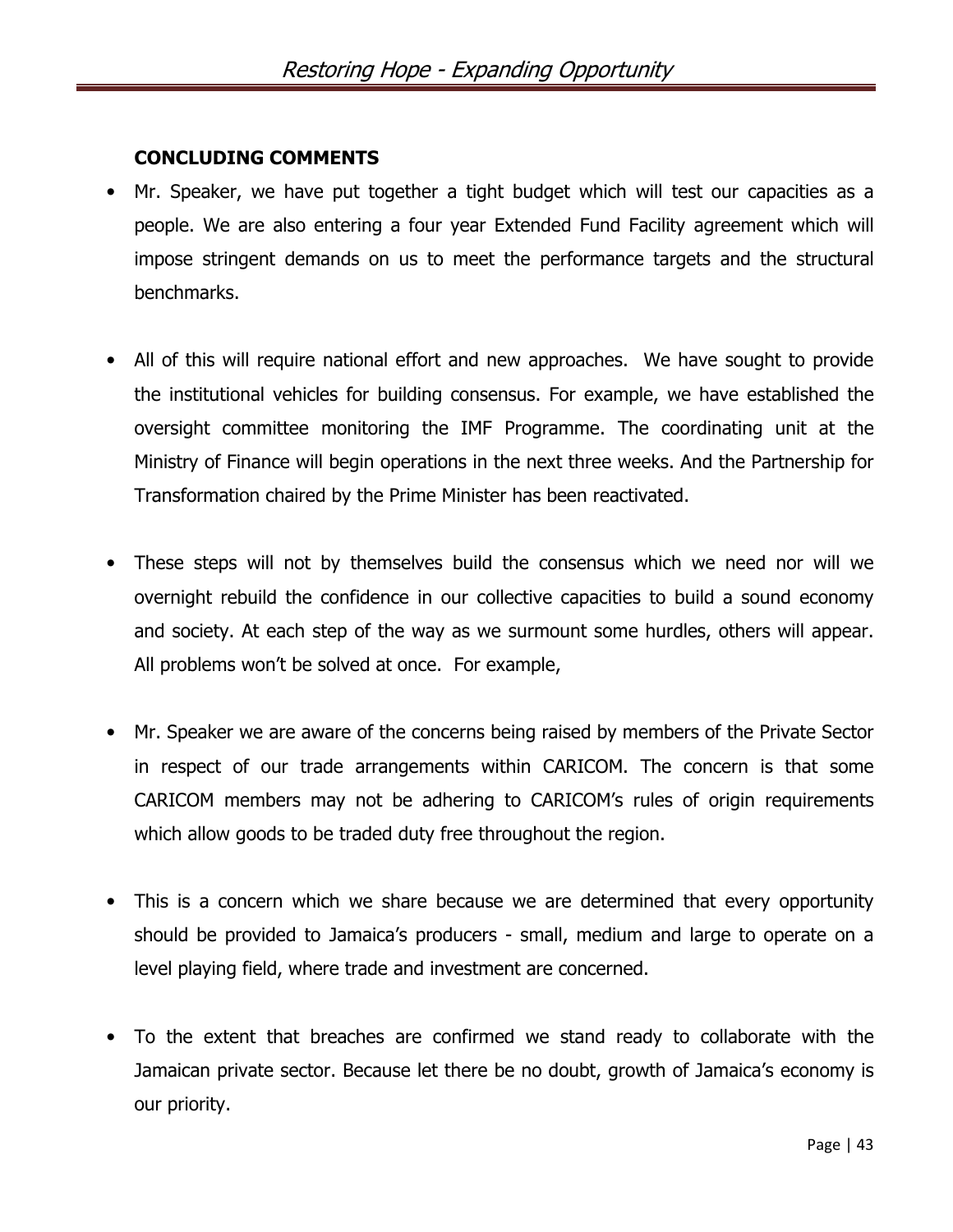- Other challenges will no doubt emerge, when these arise as they will we need to confront them not by yielding to the temptation to attack each other, but rather to engage each other in the search for solutions.
- For when all us is said and done the true test of the quality of our nationhood will be our capacity as a country to make the difficult decisions to guarantee our survival and prosperity for the future.
- To get a better standard of living for you and your family. Now is the time to invest in Jamaica.
- When I started my Budget presentation today, I said this was one about Restoring Hope and Expanding Opportunity.

#### • Now is the time:

- To restore hope for the poor who want the opportunity to climb out of the abyss of poverty and secure a better life for their family.
- To restore hope for every parent who wants a good education for their child
- To restore hope for every man and woman who wants a job with a decent wage.
- To restore hope for every family who dreams of owning their home
- To restore hope for all of us who want to live in a crime free society.
- To restore hope for those in the Diaspora who dream of coming back to work, settle and retire in the land of their birth.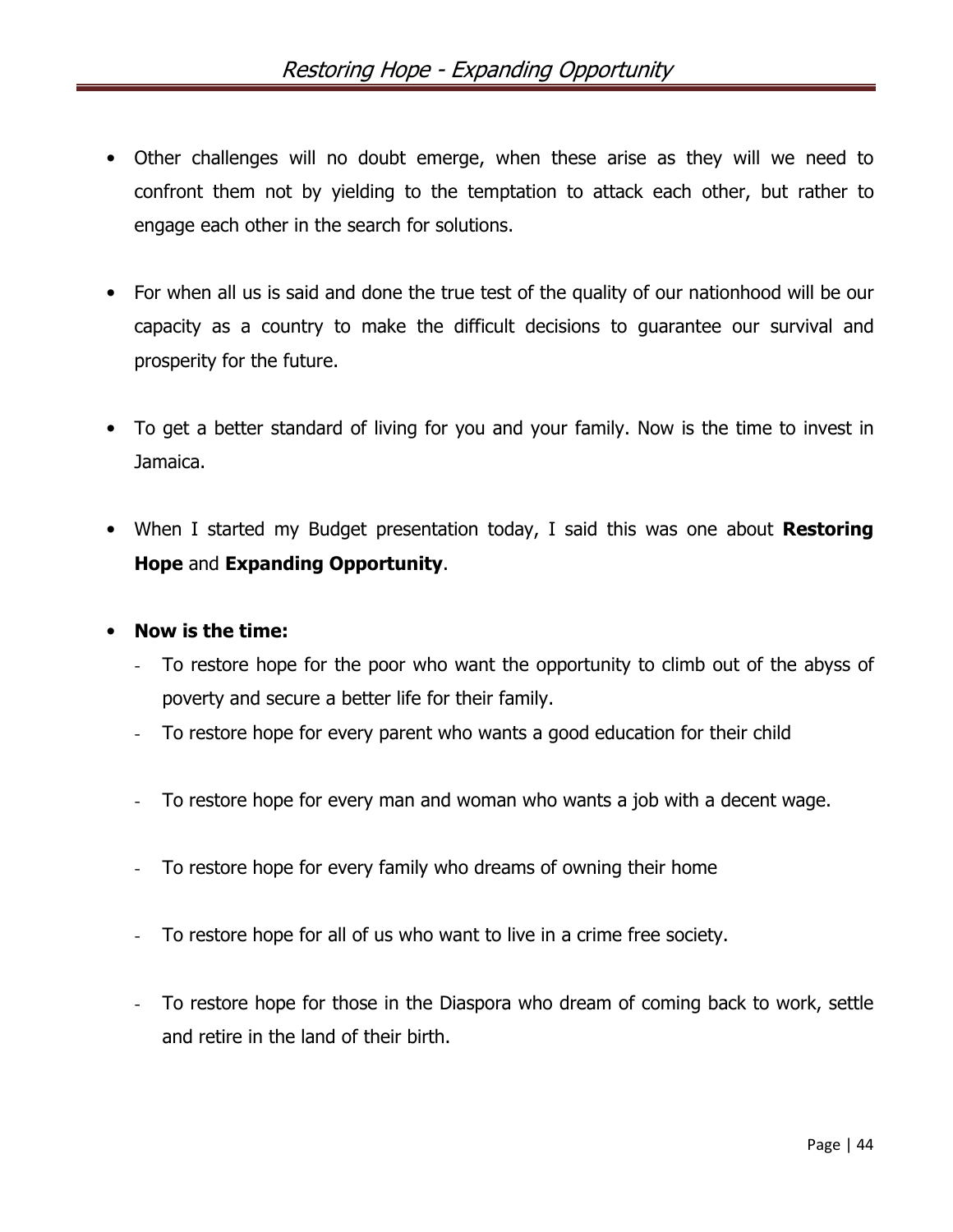- To restore hope for all of us to start having respect for our leaders, our national anthem and our flag.

#### I SAY NOW IS THE:

- Time to expand opportunities for the owners of small and medium enterprises who want to develop successful businesses.
- Time to expand opportunities for farmers who want to grow what we eat and put some good returns in their pockets.
- Time to expand opportunities for the manufacturing sector to produce quality goods for domestic consumption and export markets.
- Time to expand opportunities in the ICT sector to provide a world class product and good paying jobs for Jamaicans.
- Time to expand opportunities for local and foreign investors in tourism, in mining, in telecoms, in energy production, in agro-processing, in the creative industries – just to name a few.
- It was Anthony B, the popular dance-hall artist who sang the song "**Nobody wants to plant the corn; everybody wants to raid the barn".** I say now is time that we must all stop raiding the barn, Instead, it is time for all of us to start sowing the corn to ensure a better life for today, tomorrow and the future – not just for a privileged few but for all of us who live in and love this country called Jamaica.

# I SAY NOW IS THE TIME TO RESTORE HOPE AND EXPAND OPPORTUNITIES FOR ALL.